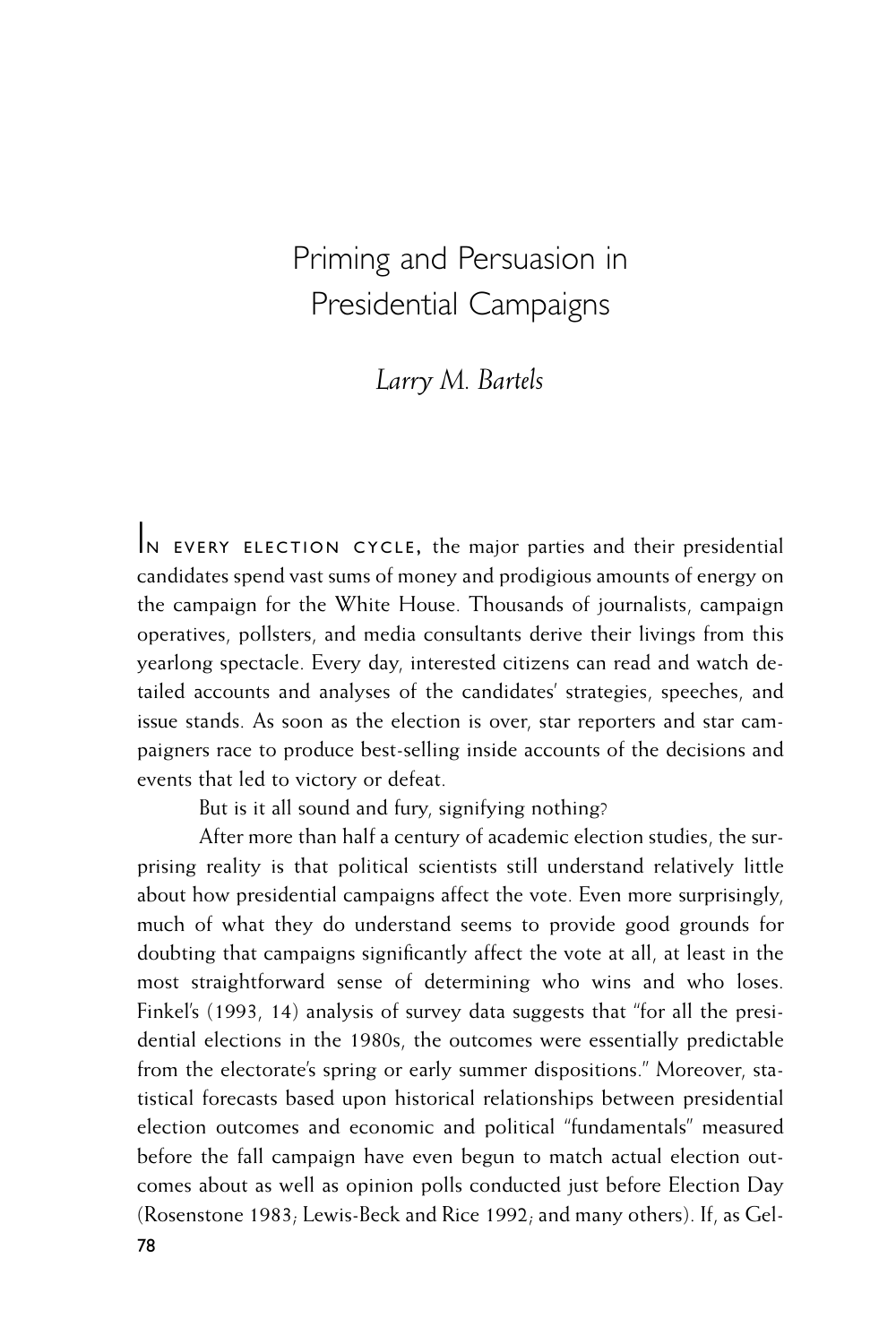man and King (1993, 412) assert, summarizing this evidence, "the outcome of recent elections can be predicted within a few percentage points in the popular vote, based on events that have occurred before Labor Day," we are left to wonder how the millions of dollars and hours expended by candidates, campaign workers, and political journalists in the two months *after* Labor Day could possibly be well spent.

One obvious answer is that even highly effective campaign efforts on both sides may cancel each other out, leaving the election result essentially similar to what it would have been if neither side campaigned at all. This sort of stalemate seems especially plausible in presidential general election campaigns, since both major parties typically draw from roughly similar pools of candidates, spend roughly similar amounts of money, and adopt roughly similar campaign strategies. As I have put it elsewhere,

In a world where most campaigners make reasonably effective use of reasonably similar resources and technologies most of the time, much of their effort will necessarily be without visible impact, simply because every campaigner's efforts are balanced against more or less equally effective efforts to produce the opposite effect. (Bartels 1992, 267)

Such countervailing effects are clearly an important part of the story. But they do nothing to account for the fact that campaigns sometimes do produce substantial shifts in the relative standings of the competing candidates, at least as measured in presidential trial heats in commercial opinion polls. Journalists and campaigners point to these substantial shifts to support their assertions that campaign strategies and campaign events are often significant and sometimes decisive.

At least in retrospect, the judgments underlying such assertions seem to reflect a good deal of consensus regarding the important turning points of each campaign season. But if these day-to-day campaign events really cause substantial shifts in vote intentions, we are left with the question of how eventual election outcomes could be so predictable in advance. To turn Gelman and King's (1993) apt question on its head, how are election outcomes so predictable when campaign polls are so variable?

A partial resolution of this apparent paradox may be provided by the notion that campaigns matter *because* they tend to produce congruence between fundamental political conditions and predispositions on the one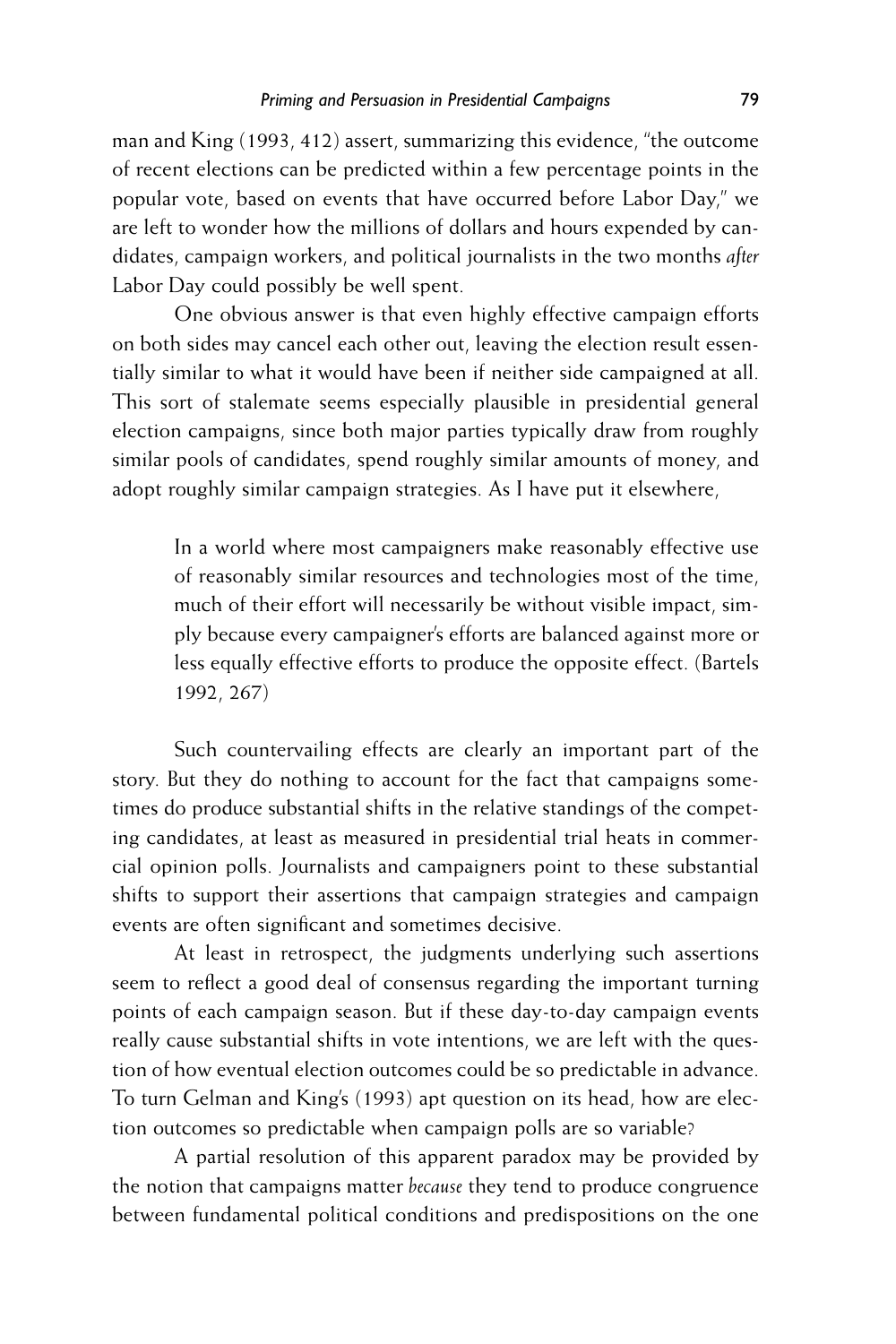hand and vote intentions on the other. This supposition is supported by survey-based findings on political activation (Berelson, Lazarsfeld, and McPhee 1954; Bartels 1988; Finkel 1993) and by aggregate-level analysis of poll results and election outcomes (Bartels 1992; Gelman and King 1993; Holbrook 1996). Most strikingly, Holbrook (1996) has observed that the net effects of campaign events in the 1984, 1988, and 1992 presidential elections were strongly correlated with the discrepancy between early poll results and the "expected" election outcome based upon a typical political science model including presidential popularity, party tenure, and economic conditions. In 1984, when the relative standing of the candidates in June already corresponded closely with the expected election outcome based upon these fundamental factors, campaign events had little net impact; perhaps not coincidentally, one prominent journalistic account of the 1984 campaign (Germond and Witcover 1985) was titled *Wake Us When It's Over.* In 1988, when George H. W. Bush began the summer well below his expected level of support, he gained substantial ground during the campaign. In 1992, when Bush began the summer well above his expected level of support, he lost substantial ground during the campaign. In effect, each campaign seems to have produced predictable changes (or stability) in candidate standings, more or less regardless of the specific strategies adopted by the competing candidates and their political skill in implementing those strategies.

This view admits the possibility of significant campaign effects that do not simply cancel each other out; but it is a far cry from the view of most journalists and campaigners that campaign strategies and day-to-day campaign events—and by extension the political skills of the candidates and campaigners who produce those strategies and events—have a substantial independent impact on presidential election outcomes. For example, if almost any Clinton television ad would have been effective in the political circumstances prevailing in 1992 and almost any Bush television ad would have been ineffective, as Holbrook's (1996) analysis implies and as Rosenstiel's (1993, chap. 10) account suggests, then the political circumstances would seem to be more important than the specific content or impact of the ads (or speeches or debates or editorials) themselves. Thus, this view is closer to representing an elaboration of the statistical modelers' perspective than a genuine reconciliation of the statistical and journalistic accounts of election outcomes.

The difficulty of evaluating the statistical and journalistic accounts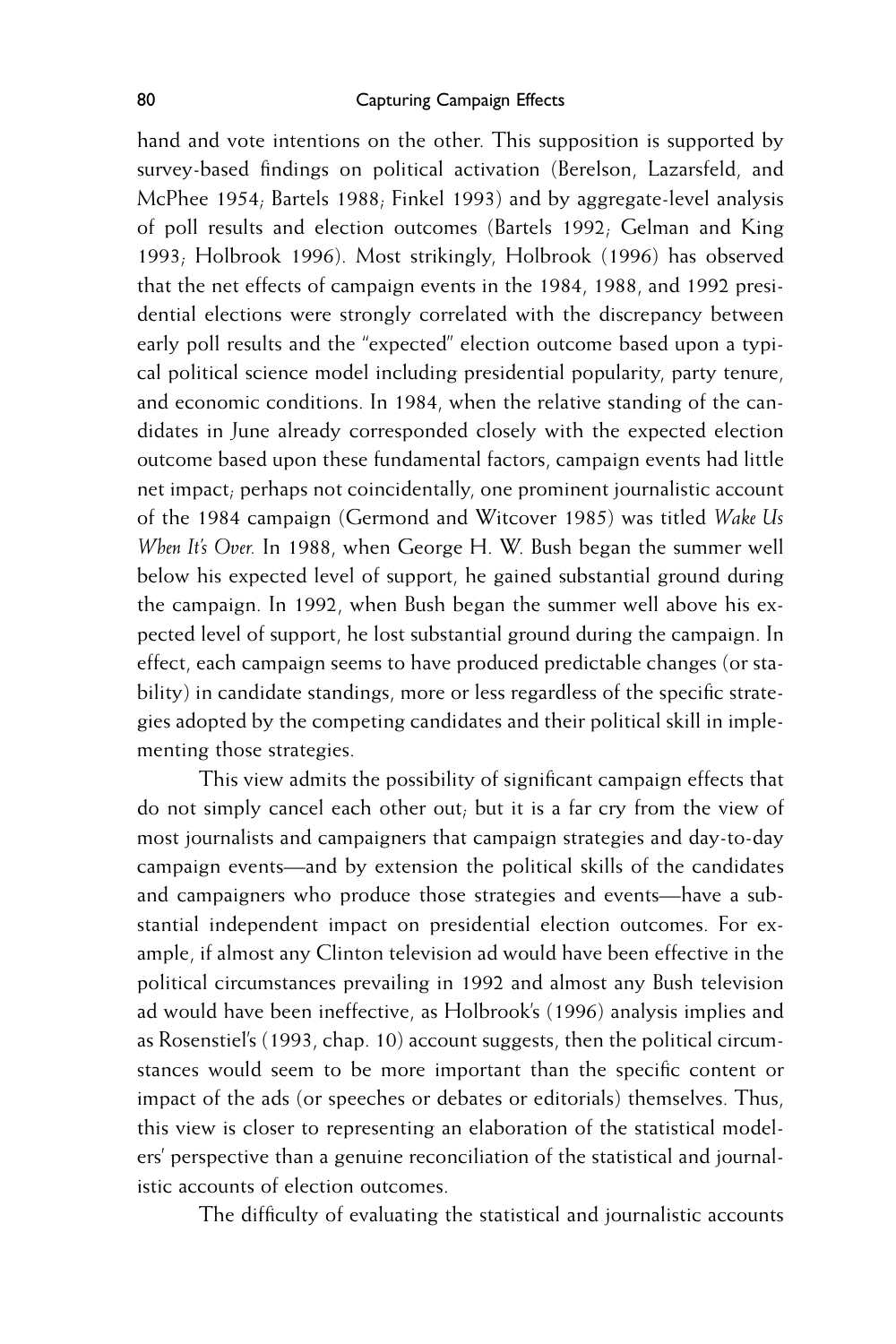is exacerbated by the fact that they are based upon very different sorts of evidence. Aggregate-level data of the sort employed in political science forecasting models seem useful for discerning patterns across campaigns, but much less useful for distinguishing the impact of campaign activities and events from other idiosyncratic factors and background noise within a given campaign season, or for specifying how the impact of campaign activities and events is conditioned by the political context of a particular election year. Impressionistic evidence of the sort offered by journalists and campaigners seems useful for generating hypotheses connecting specific campaign activities and events to eventual election outcomes but unlikely to be of much help in evaluating or generalizing from more or less plausible post hoc explanations of specific observed election outcomes. Neither sort of evidence by itself seems sufficient to shed clear light on the nature or magnitude of campaign effects.

Survey data gathered during presidential campaigns may provide a useful basis for resolving some of the persistent disparity between the (possibly exaggerated) generality of aggregate statistical analyses and the (possibly exaggerated) specificity of journalistic accounts. On the one hand, they can systematically reflect factors that aggregate statistical analyses must treat as random noise, such as campaign-related changes in specific aspects of the candidates' images. On the other hand, they can provide a fairly detailed picture of the nature and magnitude of significant shifts in vote intentions—and thus a check on the plausibility of impressionistic accounts of how those shifts were produced.

Unfortunately, most survey-based analyses of how campaigns matter—from the classic Columbia studies of the 1940 and 1948 elections (Lazarsfeld, Berelson, and Gaudet 1944; Berelson, Lazarsfeld, and McPhee 1954) to the more recent studies of Patterson and McClure (1976), Markus (1982), Bartels (1993), Finkel (1993), and Just et al. (1996)—focus on single presidential campaigns.<sup>1</sup> Studies of campaigns in other electoral systems (e.g., Johnston et al. 1992; Finkel and Schrott 1995) are similarly limited. Given inevitable differences in survey design, measurement, and data analysis among these various studies, we know relatively little about the consistency or variability of campaign effects across campaigns and relatively little about how the circumstances and events of particular campaigns either reflect or transcend the more fundamental political factors emphasized in aggregate-level statistical analyses.

My goal here is to provide a more general analysis of how campaigns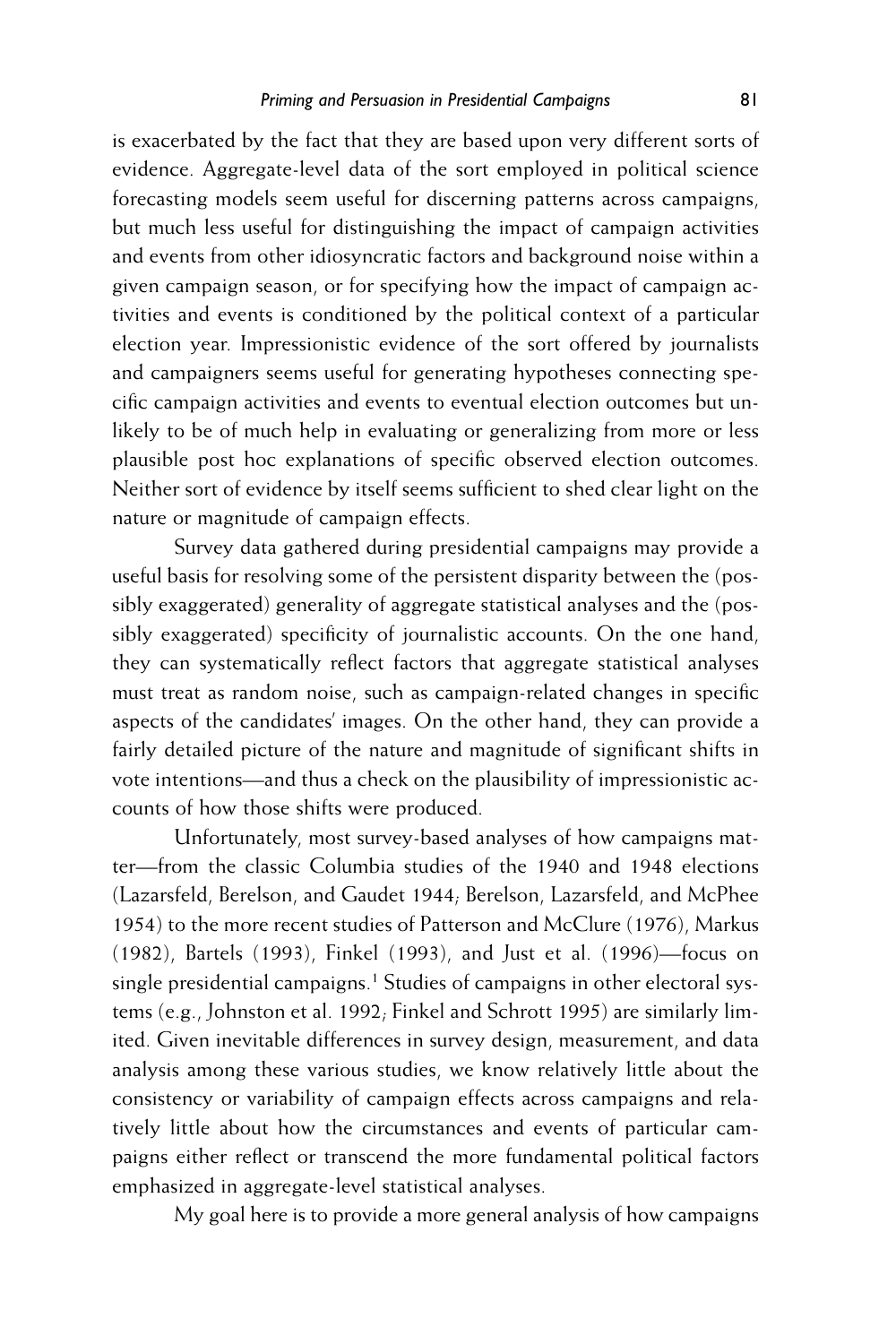matter, based on evidence from parallel surveys conducted in the midst of the six most recent U.S. presidential election campaigns. By examining these six campaigns both individually and collectively, I aim to evaluate and elaborate hypotheses drawn from statistical analyses of aggregate voting patterns on the one hand and journalistic accounts of specific presidential campaigns on the other.

## Potential Campaign Effects

The question of how campaigns matter is obviously too broad to be exhaustively addressed in a single essay. In order to keep things manageable—and in keeping with the limitations imposed by the availability of data—I adopt a variety of more or less arbitrary limits on the scope of my analysis.

First, my analysis consists of a systematic search for two specific types of potential campaign effects, *priming* and *persuasion.* I use the term *priming* to refer to any systematic change in the weights attached to prospective voters' attitudes and perceptions in the formulation of vote intentions over the course of the campaign. *Persuasion,* in the sense adopted here, refers to any systematic change in the mean values of electorally relevant attitudes and perceptions over the course of the campaign.

Second, I focus only on presidential campaigns and only in the two months between Labor Day in early September and Election Day in early November. These restrictions allow me to tap the wealth of data about prospective voters' political attitudes and evaluations provided by the comprehensive preelection surveys conducted as part of the American National Election Studies (NES). The NES surveys employ much more representative samples than commercial polls conducted for the candidates or the news media, and they measure a much richer variety of potentially relevant political attitudes and perceptions in consistent form throughout each twomonth campaign.

The earlier stages of presidential election campaigns, in which the candidates are less well known, may well produce more significant campaign effects (Bartels 1988), but they are less susceptible to systematic comparative analysis because relevant survey data are less plentiful and less uniform. Campaigns for elections to state and local offices may likewise produce more significant campaign effects, but here, too, high-quality survey data are in short supply.2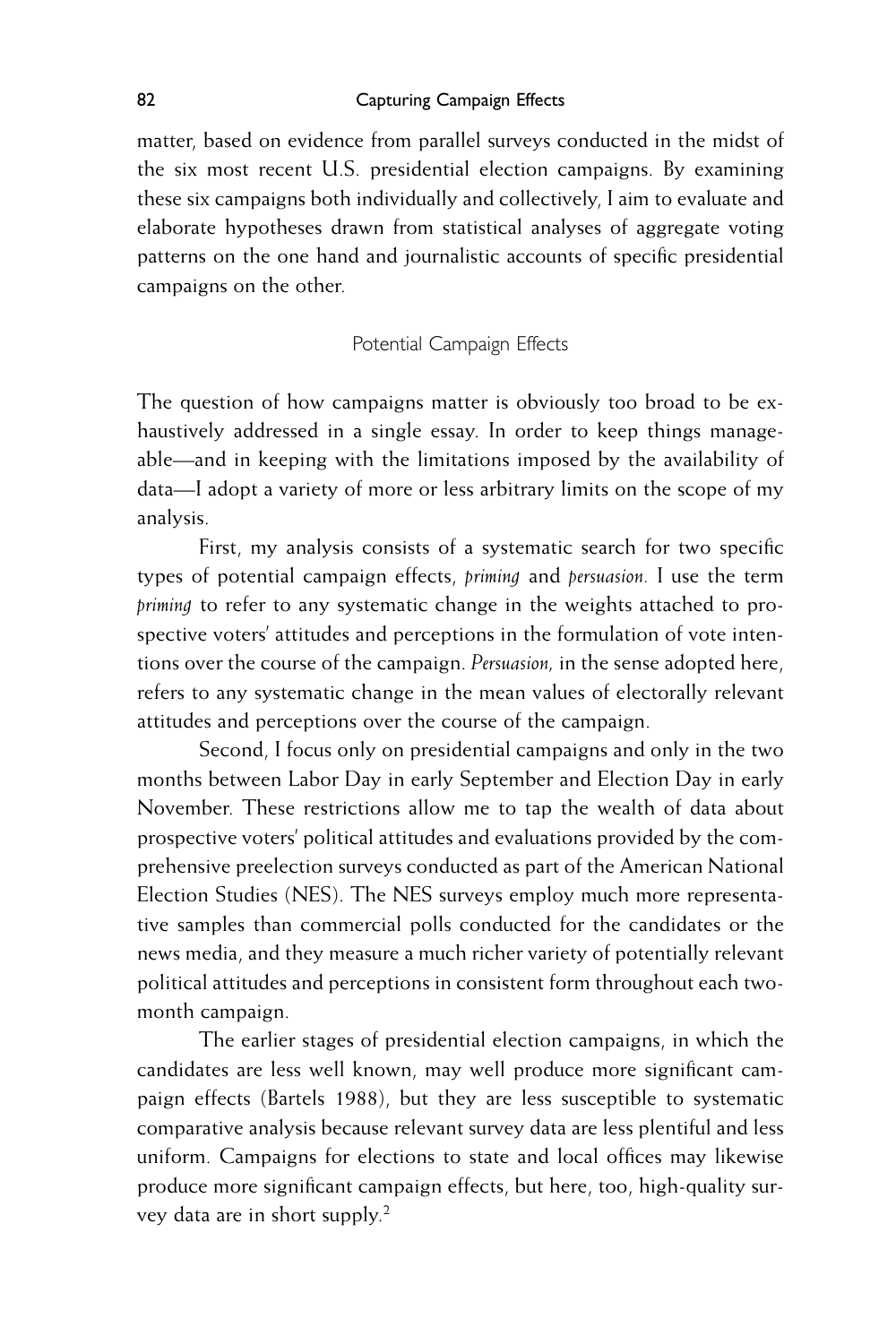#### *Priming and Persuasion in Presidential Campaigns* 83

Third, I focus on presidential campaigns since 1980 because the range of relevant questions repeated in consistent form in NES surveys before 1980 is considerably less rich. Using questions asked consistently in several different years facilitates systematic comparisons across campaigns and also makes it possible to pool the data from several years in a single analysis. My temporal restriction has the additional virtue of minimizing heterogeneity in the political context of presidential elections, since I have argued elsewhere (Bartels 1998) that presidential elections in the 1960s and 1970s were less partisan and more volatile than at any other time in the last century but that elections since 1980 have seen a return to more typical historical patterns.

My analysis is based upon data from 6,926 respondents in the 1980, 1984, 1988, 1992, 1996, and 2000 NES surveys who reported in a postelection interview that they voted for a major-party candidate for president. Nonvoters and those who voted for Ross Perot, John Anderson, Ralph Nader, or other minor candidates are omitted to simplify the analysis and to facilitate comparison across campaigns. However, some of the 6,926 respondents who did eventually vote for a Republican or Democratic candidate were undecided, intended not to vote, or intended to vote for a minor candidate at the time of their preelection interview. Grouping these various intentions into a single intermediate category produces an ordinal dependent variable with three possible values:  $+1$  for respondents who intended to vote for the incumbent party candidate; 0 for respondents who were undecided, intended not to vote, or intended to vote for a minor candidate; and  $-1$  for respondents who intended to vote for the major-party challenger.

Fourth, I focus on changes in the mean values and in the electoral significance of four specific sets of potential explanatory factors: partisanship, issue preferences, candidate images, and economic perceptions. Together, these factors reflect the most important elements in most political scientists' models of voting behavior. Partisanship is measured by the familiar NES seven-point party identification scale. Issue preferences are measured by respondent self-placements on general ideology and three more specific issues: abortion, aid to minorities, and defense spending.<sup>3</sup> Candidate images are measured by relative evaluations of the competing candidates as "inspiring," "knowledgeable," and "moral."4 Economic perceptions are measured by respondents' assessments of whether the national economy got better, got worse, or stayed about the same in the preceding year. A more detailed description of the data is contained in the appendix.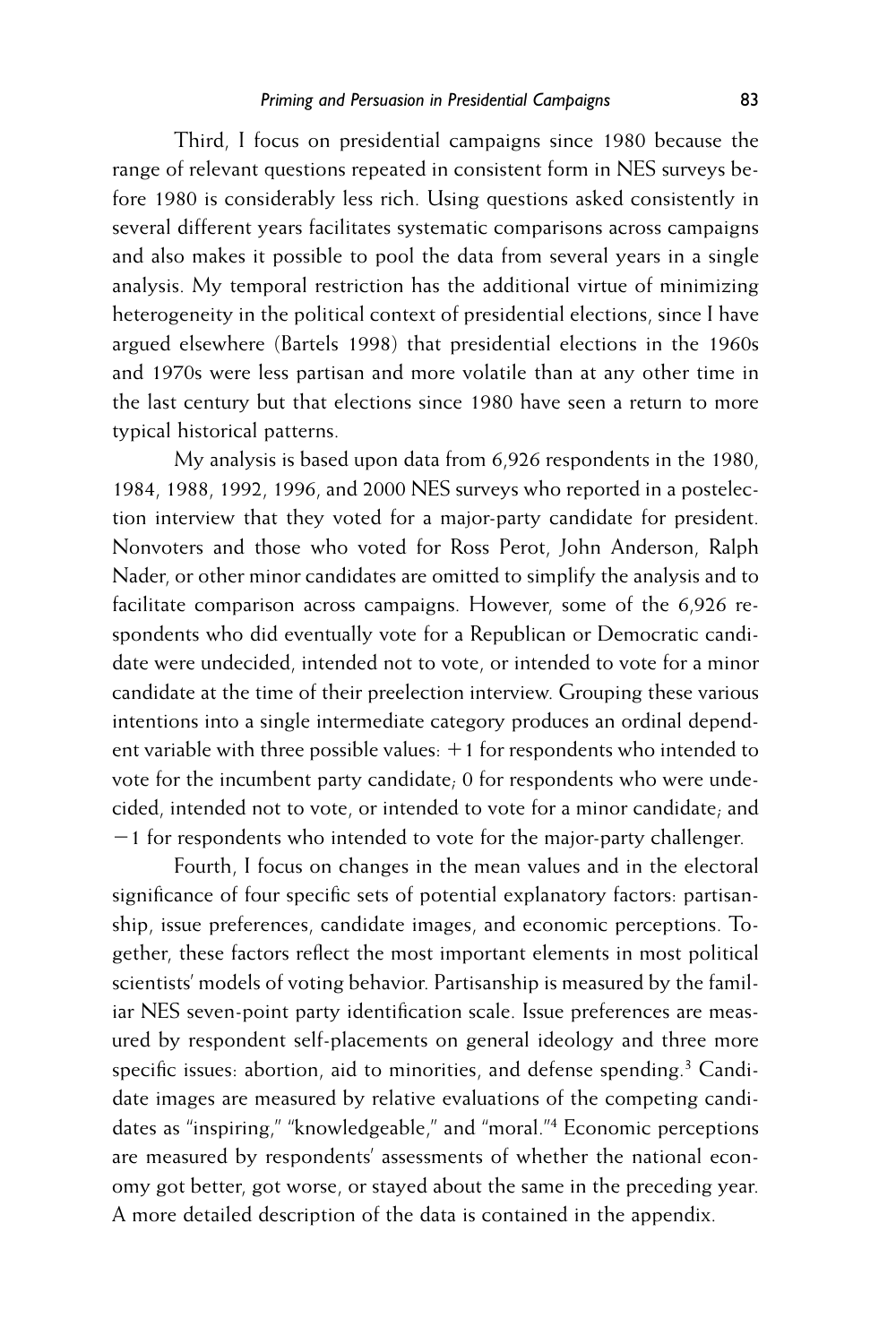Fifth, I focus on changes in political attitudes and vote intentions that appear to be sustained over the course of an entire fall campaign. It seems quite likely that campaign events produce a substantial number of real but ephemeral changes in vote intentions (Shaw 1993; Holbrook 1994). In some sense all of these "bumps and wiggles" represent campaign effects; but since our real interest is presumably in voting behavior and election outcomes rather than in fluctuations in poll standings, it behooves us to identify changes that actually get reBected in the voting booth. The fact that NES has routinely reinterviewed respondents after the election to ascertain whether and how they voted makes it possible to limit an analysis of preelection vote intentions to respondents who actually reported voting in the postelection interview and to examine the consistency of preelection vote intentions and postelection vote reports.

I focus on changes over the course of the fall campaign that can be captured, at least to a first approximation, by linear trend terms. Of course, there is no good reason to believe that all sustained campaign-related changes will be precisely linear. But neither is there any obvious theoretical reason to prefer some more complicated specification; and the available data are not sufficiently plentiful to warrant much confidence in any nonlinearities that they may reveal.

Thus, for present purposes, campaigns will be considered to matter to the extent that they produce linear changes over the two months between Labor Day and Election Day either in the mean values of partisanship, issue preferences, candidate images, or economic perceptions or in the weights attached to those attitudes and perceptions by prospective voters. For my analysis of persuasion*,* this formulation implies regression models with issue preferences, candidate images, and the like as dependent variables and the date of each respondent's preelection interview as an explanatory variable. For my analysis of priming, it implies comparing regression models with preelection vote intentions and postelection vote reports as dependent variables and simple interactions between the date of each respondent's preelection interview and other relevant explanatory variables.

## Priming

One familiar and theoretically plausible story about how campaigns matter is that they remind prospective voters of the electoral relevance of pre-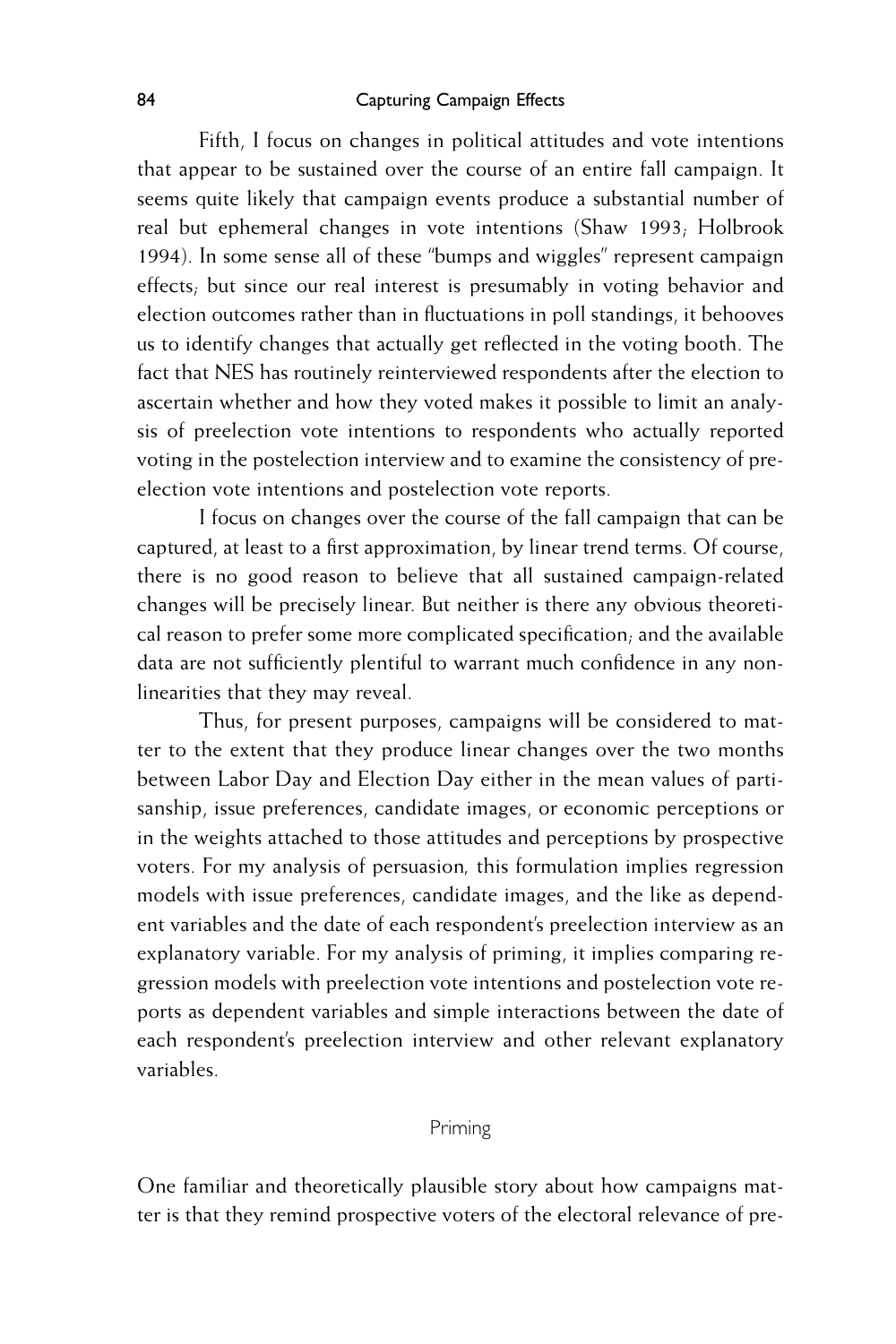existing political attitudes and perceptions. Systematic increases in the weights voters attach to particular political considerations as a result of campaign activities and arguments would be an example of what social psychologists refer to as priming. Apparent priming effects have been identified in a variety of political settings using both experimental data (Iyengar and Kinder 1987; Mendelberg 2001, chap. 7) and survey data (Berelson, Lazarsfeld, and McPhee 1954, chap. 12; Krosnick and Kinder 1990; Johnston et al. 1992, chap. 8; Mendelberg 2001, chap. 6). In presidential campaign settings, Petrocik (1996) and Vavreck (1997) have argued that candidates consciously strive to prime specific issues that, for historical or structural reasons, favor their cause. More generally, Gelman and King (1993) suggest campaign priming of political and economic "fundamentals" as one possible source of increasing congruence between trial heats and eventual election outcomes.

Most analyses of campaign priming have employed longitudinal survey data to measure the apparent weight attached to specific considerations in determining vote intentions at various points in the campaign. To the extent that any particular consideration is "primed" by the campaign, its impact on vote intentions should increase over time. Thus, in a previous version of the analysis reported here I compared regression coefficients representing the effects of partisanship, issue preferences, candidate images, and economic perceptions on preelection vote intentions as measured at the beginning of each fall campaign (on Labor Day) and at the end of the campaign (on Election Day), interpreting increases in those regression coefficients as evidence of priming.

Lenz (2004) has pointed out that this analytic strategy relies too uncritically on the notion that specific political attitudes and perceptions are causes rather than consequences of vote intentions. If, instead, prospective voters gradually adjust their views about issues, candidates, or national conditions to conform with their vote intentions, the cross-sectional correlation between specific considerations and vote intentions may increase over the course of the campaign for reasons having nothing to do with priming. Prospective voters may be persuaded by the arguments of their favorite candidate to change their specific views (or gradually come to learn which specific views are consistent with their vote intentions), or they may simply feel increasing psychological pressure to rationalize their vote choice as Election Day approaches. The resulting patterns of opinion adjustment may reflect the relative *salience* of different considerations in the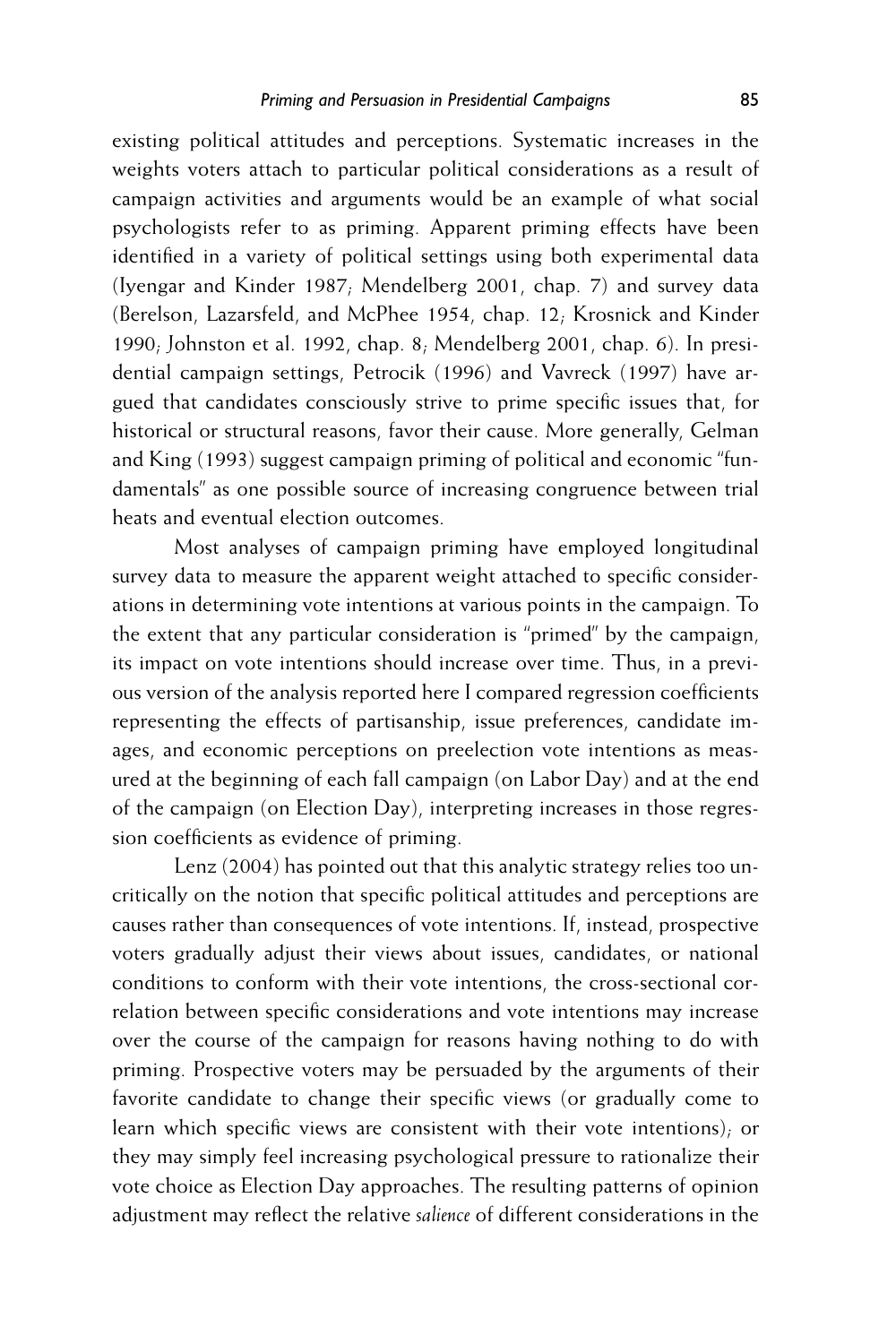campaign, but they shed no real light on the relative *importance* of different considerations in the evolution of vote intentions.

Lenz's (2004) reanalyses of a variety of well-known priming studies suggest that much of what previous analysts have interpreted as priming probably reflects opinion adjustment or rationalization. His evidence is most convincing in cases where panel data make it possible to disentangle the reciprocal effects of specific opinions on broad evaluations such as vote intentions or vote choices and of those broad evaluations on specific opinions. For example, being able to sort out the reciprocal effects of issue preferences and vote intentions over the course of a campaign would make it possible to tell whether an increasing correlation between issue preferences and vote intentions was attributable to issue priming or to issue opinion adjustment.

In the case of my analysis here, crucial leverage is provided by the fact that NES surveys in presidential years routinely include postelection reinterviews with more than 90 percent of the preelection respondents. Thus, it is possible not only to compare the apparent effects of issue preferences on vote intentions at various points in the campaign but also to compare the apparent effects of issue preferences at various points in the campaign on vote intentions and postelection vote reports. To the extent that issue preferences are "primed" by the campaign, the same issue preferences measured well before Election Day should have a larger effect on postelection vote reports than on preelection vote intentions. Conversely, processes of issue learning or rationalization would have no effect on precampaign measures of issue preferences and thus no impact on the relationship between these early issue preferences and postelection vote reports.

This reasoning suggests that the crucial comparisons for the purpose of detecting campaign priming are between the estimated effects of partisanship, issue preferences, candidate images, and economic perceptions as measured in the NES preelection surveys on vote intentions and on postelection vote reports. However, any differences between these estimated effects should diminish systematically over the course of the fall campaign, disappearing for respondents interviewed just before Election Day (since for those respondents the ingredients of vote intentions and actual vote choices should be virtually identical).<sup>5</sup> Thus, it is necessary to build interactions into the models from which the effects are estimated to reflect the point in the campaign at which each respondent was interviewed.

The effects of campaign time could, of course, be represented in a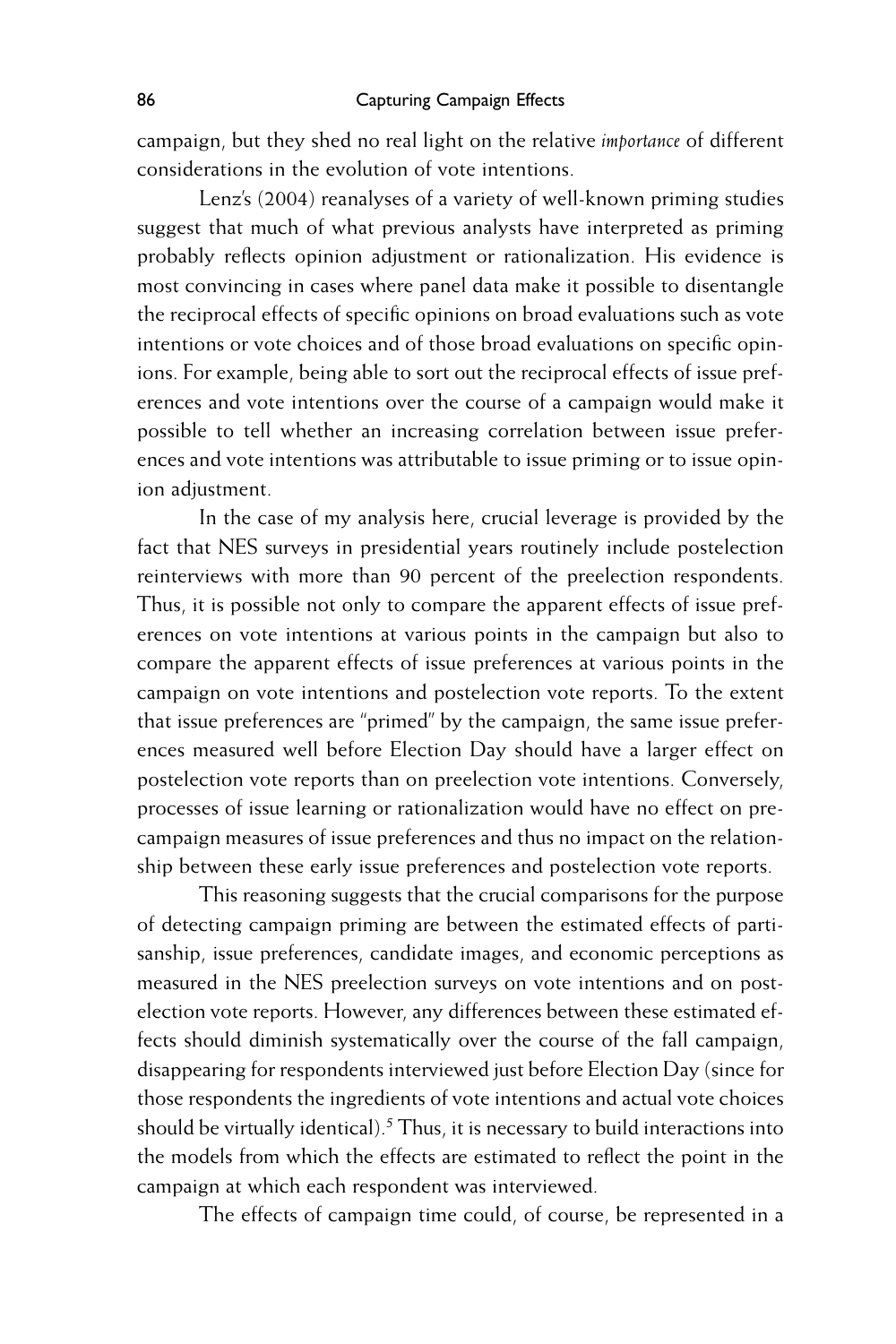variety of more or less complicated ways. Given my interest here in sustained changes over the course of each fall campaign, I employ a simple interaction between each explanatory variable and the date of each respondent's preelection interview. With the date-of-interview variable rescaled to run from 0 on Labor Day to 1 on Election Day, the main effects of the various explanatory variables in this interactive model reflect the estimated impacts of partisanship, issue preferences, candidate images, and economic perceptions on the vote intentions and actual votes of respondents interviewed at the beginning of the campaign, while the interaction terms capture changes in the weights attached to specific electoral considerations over the course of the campaign.<sup>6</sup>

The parameter estimates reported in the first row of table 1 represent the main effects of partisanship, issue preferences, candidate images, and economic perceptions from this sort of interactive model of vote intentions; thus, they represent the effects of these explanatory variables on the vote intentions of NES respondents interviewed at the beginning of each fall campaign. The parameter estimates are from an ordered probit analysis with vote intentions categorized as pro-incumbent  $(+1)$ , other or undecided  $(0)$ , and pro-challenger  $(-1)$ . In addition to these main effects, the probit model included interactions between each explanatory variable and the dates of respondents' preelection interviews as well as election-specific intercepts and interactions between these election-specific intercepts and the dates of respondents' preelection interviews. The full set of parameter estimates appears in table A3 in the appendix.

The parameter estimates reported in the second row of table 1 are from a parallel probit analysis of postelection vote reports, categorized as pro-incumbent  $(+1)$  or pro-challenger  $(-1)$ . As in the first row of the

|                                       | Incumbent<br>Partisanship | <b>Issue</b><br>Preferences | Candidate<br>Images | Economic<br>Perceptions |
|---------------------------------------|---------------------------|-----------------------------|---------------------|-------------------------|
| Effect on preelection vote intentions | 1.164                     | .527                        | 2.536               | .250                    |
|                                       | (.057)                    | (.120)                      | (.159)              | (.076)                  |
| Effect on postelection vote reports   | 1.364                     | 1.088                       | 3.188               | .292                    |
|                                       | (.073)                    | (.159)                      | (.223)              | (.097)                  |
| Difference                            | .200                      | .561                        | .652                | .042                    |
|                                       | (.093)                    | (.200)                      | (.274)              | (.123)                  |
| Change $(\%)$                         | $+17$                     | $+107$                      | $+26$               | $+17$                   |
|                                       |                           |                             |                     |                         |

TABLE 1. Campaign Priming of Labor Day Attitudes, 1980–2000

*Note:* Parameter estimates from probit analyses of preelection vote intentions and postelection vote reports reproduced from the first and third columns, respectively, of table A3. Standard errors in parentheses.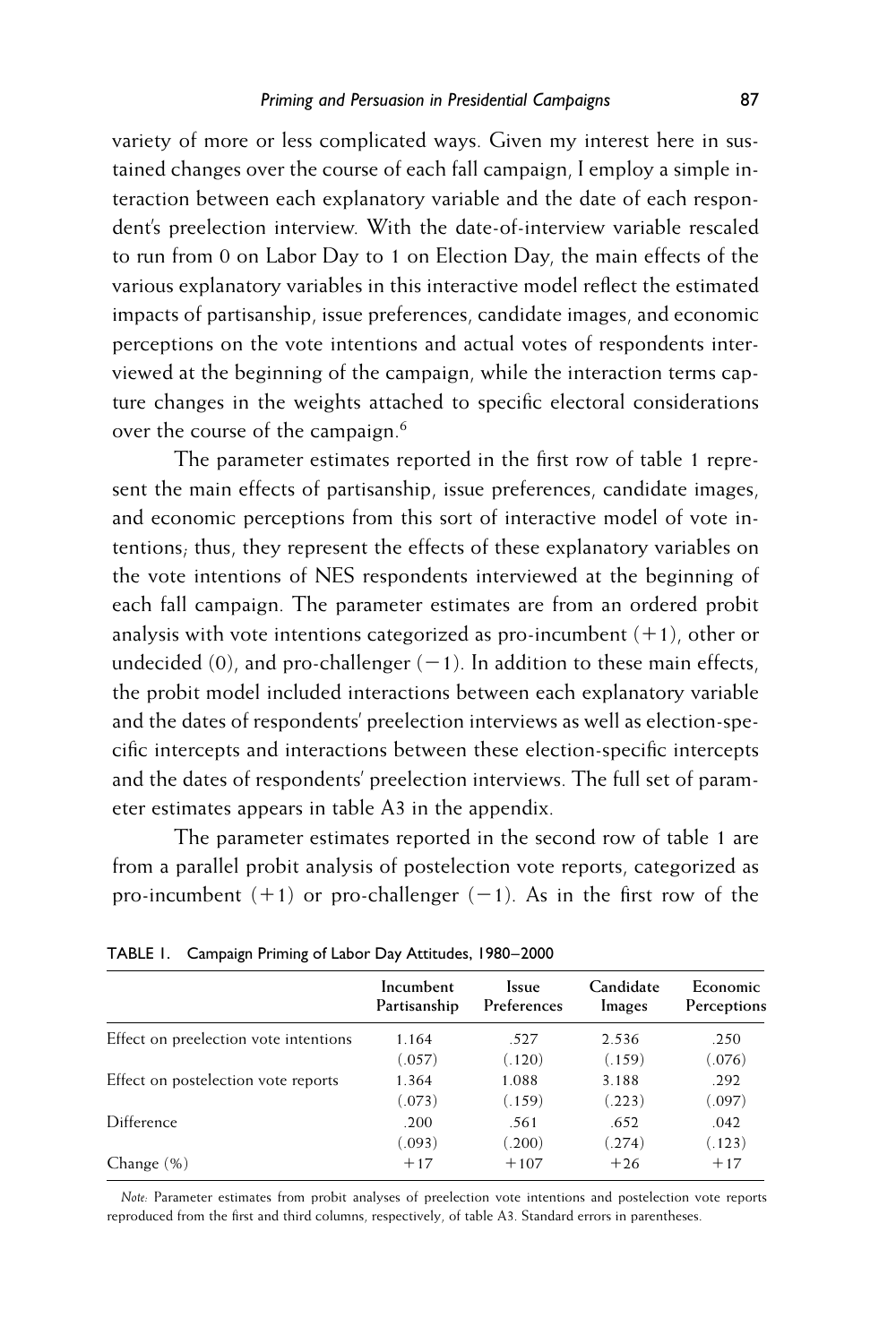table, these main effects represent the impacts of partisanship, issue preferences, candidate images, and economic perceptions as measured on Labor Day at the beginning of the fall campaign. As with the parameter estimates for vote intentions in the first row of the table, election-specific intercepts and interactions between all of these variables and the date of each respondent's preelection interview are not shown in table 1 but are reported in table A3.

The third row of table 1 shows the difference between the estimated Labor Day effect of each variable on postelection vote reports and preelection vote intentions. These differences measure the extent to which Labor Day attitudes and perceptions were primed by the subsequent campaign. All of these estimated priming effects are positive, as one would expect if campaigns serve to highlight the electoral relevance of the corresponding political attitudes and perceptions. Moreover, three of the four estimates—for partisanship, issue preferences, and candidate images—are statistically significant by conventional standards. Thus, there is clear evidence of campaign priming in these results. However, three of the four priming effects are small by any reasonable substantive standard, implying increases on the order of 20 to 25 percent in the weights attached to the corresponding attitudes and perceptions over the course of recent fall campaigns. Only the estimate for issue preferences suggests a substantial priming effect, with early issue preferences getting more than twice as much weight in the formulation of eventual vote choices as in the formulation of Labor Day vote intentions.

The parameter estimates in table 1 are based upon a pooled analysis of survey data from all six recent campaigns. Table 2 reports the corresponding estimates of priming for each campaign separately. Each entry in table 2 corresponds to a difference between the estimated effects of a given explanatory variable, measured as of Labor Day, on preelection vote intentions and postelection vote reports, respectively. Thus, the entries are equivalent to the corresponding entry in the "Difference" row of table 1, but for a single campaign. The complete statistical results on which these entries are based appear in tables A4 through A9 in the appendix.

Most of the campaign-specific estimates of priming presented in table 2 are too imprecise to be very informative. Indeed, only two of the twenty-four estimates in the table differ sufficiently from the corresponding pooled estimates in table 1 to be worthy of real note. The first of these is the estimate for issue preferences in 1988, which accounts for more than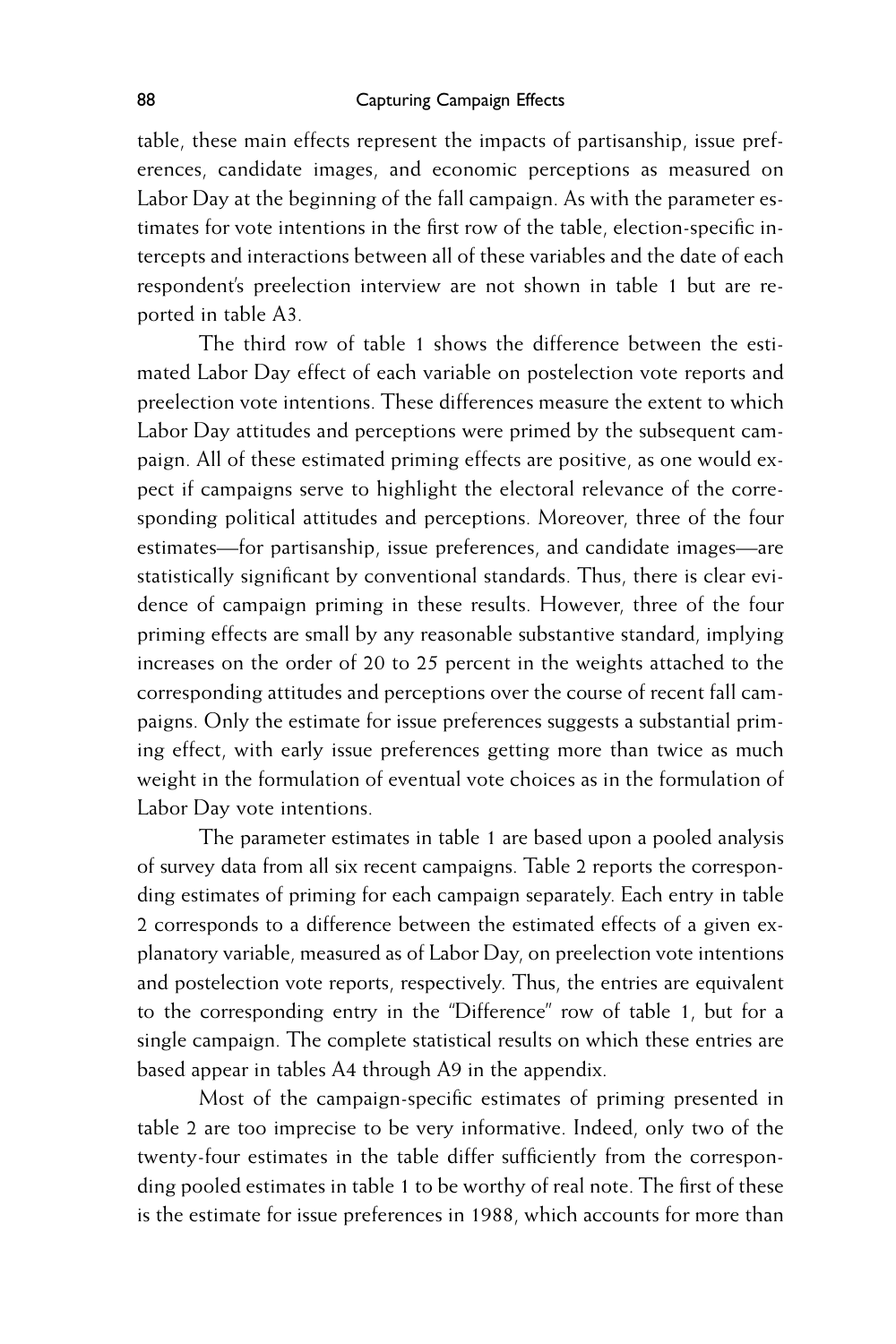half of the total priming of issue preferences evident in table 1. Setting aside this anomalous case—in which the estimated impact of Labor Day issue preferences on vote intentions was actually slightly *negative*—reduces the apparent magnitude of issue priming from more than 100 percent to a bit less than 40 percent.<sup>7</sup>

The other striking deviation in table 2 from the typical patterns of priming reported in table 1 is the estimate for economic perceptions in 2000, which suggests that the economy actually became a substantially *less* important electoral consideration over the course of the 2000 campaign. By comparison, the estimated economic priming effects in three of the five other election years in table 2 are large and positive. None of these estimates is close to being statistically significant by conventional standards. Nevertheless, omitting the 2000 election from the pooled analysis in table 1 would leave substantial evidence of economic priming in the remaining five election years, with an increase of almost 90 percent in the average weight attached to economic perceptions between Labor Day vote intentions and postelection vote reports.<sup>8</sup>

The latter estimate, omitting the anomalous 2000 data, is consistent with aggregate-level evidence suggesting that "prosperity gives the incumbent party a significant 'ace in the hole'" during general election campaigns, over and above the advantage reflected in Gallup trial heats conducted just before the party conventions (Bartels 1992, 264–65).<sup>9</sup> Thus, the 2000 elec-

|      | Incumbent<br>Partisanship | Issue<br>Preferences | Candidate<br>Images | Economic<br>Perceptions |
|------|---------------------------|----------------------|---------------------|-------------------------|
| 1980 | .095                      | .639                 | .310                | .333                    |
|      | (.271)                    | (.547)               | (.705)              | (.380)                  |
| 1984 | .308                      | $-.095$              | .889                | .027                    |
|      | (.223)                    | (.472)               | (.688)              | (.274)                  |
| 1988 | .157                      | 1.504                | 1.090               | .225                    |
|      | (.210)                    | (.431)               | (.843)              | (.323)                  |
| 1992 | .316                      | .145                 | .093                | $-.046$                 |
|      | (.210)                    | (.441)               | (.620)              | (.295)                  |
| 1996 | $-.195$                   | .955                 | 1.479               | .347                    |
|      | (.282)                    | (.662)               | (.815)              | (.407)                  |
| 2000 | .453                      | $-.115$              | .910                | $-.407$                 |
|      | (.233)                    | (.538)               | (.590)              | (.251)                  |

TABLE 2. Campaign Priming of Labor Day Attitudes by Election Year

*Note:* Entries are differences between the estimated effects of Labor Day attitudes on postelection vote reports and preelection vote intentions in each election year, calculated from probit parameter estimates in tables A4 through A9. Standard errors in parentheses.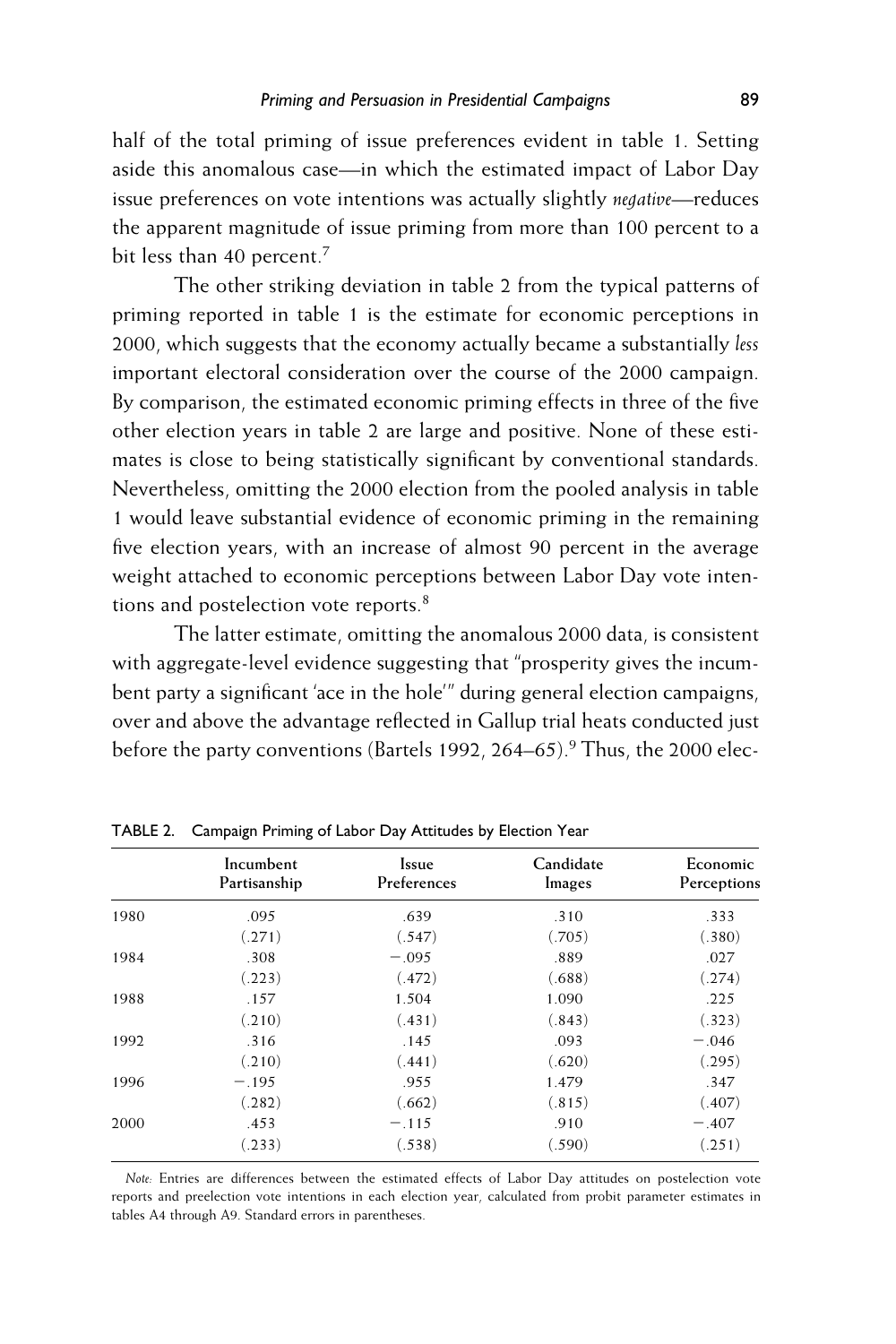tion appears to be a striking exception to a general pattern of substantial priming of economic perceptions between Labor Day and Election Day. However, this striking case of nonpriming appears to have had rather modest electoral consequences: if economic perceptions had had the same impact on vote choices in 2000 that they had in the five previous presidential elections, Al Gore's share of the popular vote would have been less than 1 percentage point greater than it actually was.10 Thus, it does not seem likely that Gore's failure to emphasize economic prosperity on the campaign trail can account for the fact that his vote share fell so far below most political scientists' forecasts based on historical patterns of retrospective economic voting (Campbell 2001; Fiorina, Abrams, and Pope 2002).

This calculation illustrates the more general point that the electoral consequences of the priming effects reported in table 2 depend crucially on the partisan balance of the attitudes and perceptions being primed. Economic perceptions at the beginning of the 2000 campaign were positive on balance but only modestly so (with an average value of  $+158$  on a scale running from  $-1$  to  $+1$ ); thus, increasing the weight of those perceptions would have increased Gore's vote only modestly. By comparison, economic perceptions in 1980 were much more strongly negative (with an average value of  $.625$ ; thus, the fact that those perceptions were significantly primed by the fall campaign was much more damaging to incumbent Jimmy Carter, costing him more than 3 percent of the popular vote.

Table 3 presents estimates of the electoral impact of priming for each explanatory variable in table 2 in each election year. These estimates were computed by comparing the simulated probability of a pro-incumbent vote for each major-party voter in the NES sample using the weights relating Labor Day attitudes to postelection vote reports (from tables A4

|                           | Incumbent<br>Partisanship | Issue<br>Preferences | Candidate<br>Images | Economic<br>Perceptions |
|---------------------------|---------------------------|----------------------|---------------------|-------------------------|
| 1980                      | $+0.51$                   | $-1.44$              | $+0.24$             | $-3.29$                 |
| 1984                      | $-1.30$                   | $+0.11$              | $+0.65$             | $+0.01$                 |
| 1988                      | $-0.16$                   | $+0.77$              | $-0.58$             | $-0.33$                 |
| 1992                      | $-0.13$                   | $+0.03$              | $+0.12$             | $+0.33$                 |
| 1996                      | $+0.11$                   | $-0.81$              | $-2.22$             | $+0.59$                 |
| 2000                      | $+0.10$                   | $+0.05$              | $+0.57$             | $-0.73$                 |
| Average (absolute values) | 0.38                      | 0.54                 | 0.73                | 0.88                    |

TABLE 3. Electoral Impact of Campaign Priming by Election Year (in percentages)

*Note:* Entries are simulated changes in incumbent vote shares attributable to the estimated election-specific priming effects reported in table 2.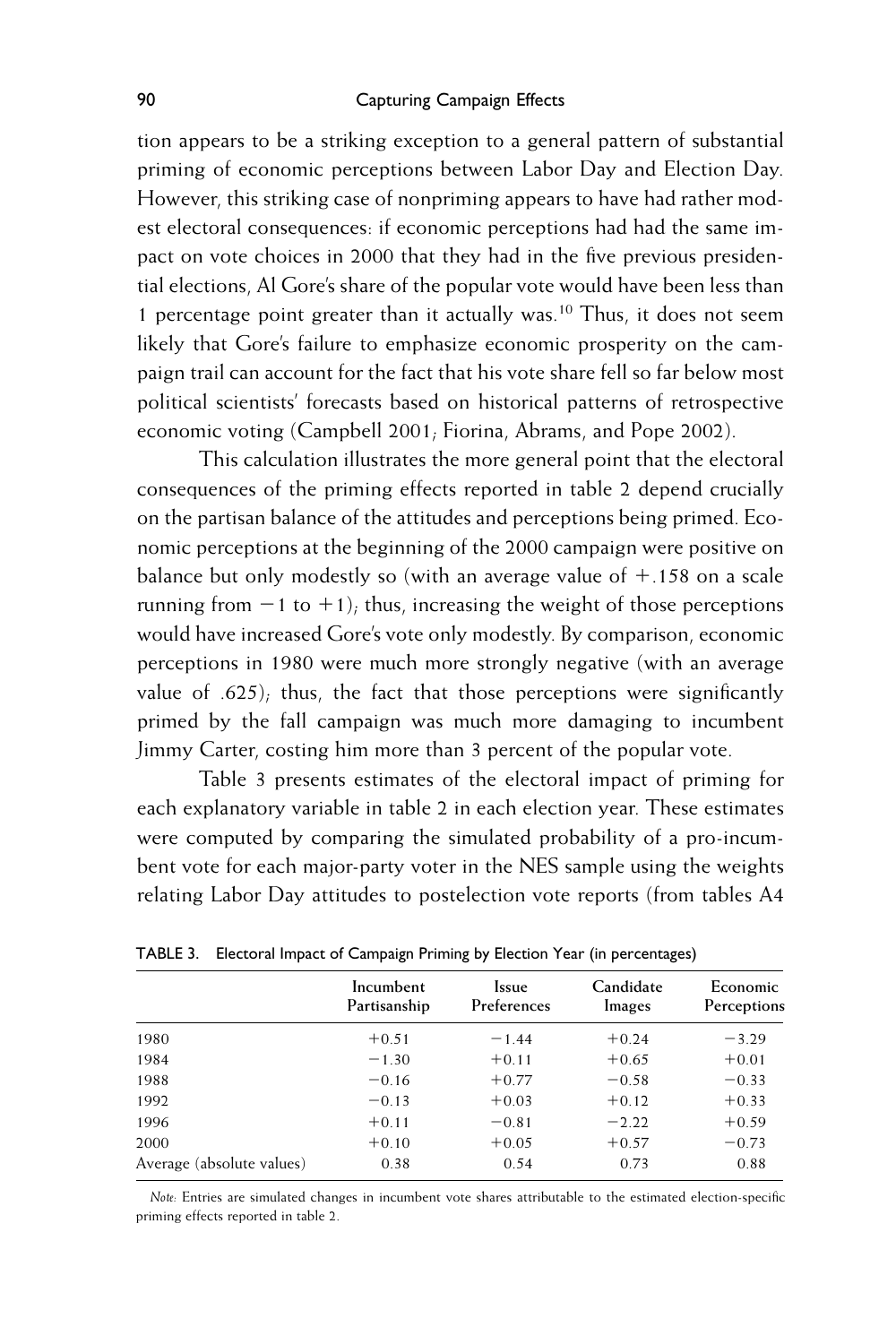through A9 in the appendix) with the probability computed by replacing one of the "primed" weights with the corresponding "unprimed" weight relating Labor Day attitudes to Labor Day vote intentions. (In both cases, I adjust the attitudes and perceptions on which the simulated probabilities are based to remove the effects of post–Labor Day shifts in average values reported in tables 4 through 6.) Thus, the reported value of  $-3.29$  percent for economic perceptions in 1980 in the first row of table 3 represents the estimated decline in Carter's vote share attributable to the priming of economic perceptions over the course of the fall campaign, by comparison with how he would have fared if the weight voters attached to economic perceptions had remained unchanged from Labor Day to Election Day.

As it happens, the priming of economic perceptions in 1980 appears to have been a good deal more consequential than any other instance of priming in the past six presidential elections. Indeed, only one of the twenty-three other estimates in table 3 is even half as large, reflecting a substantial increase in the electoral salience of Bill Clinton's low ratings for "morality" over the course of the 1996 campaign. Fewer than half of the remaining estimates are larger (in absolute value) than one-third of a percentage point. The average effects for partisanship, issue preferences, and candidate images across all six campaigns are on the order of half a percentage point, while the average effect for economic perceptions is less than one percentage point. Moreover, it is not uncommon for positive and negative priming effects to appear for different dimensions of evaluation in the same election, making their net electoral impact a good deal smaller than the sum of these average effects might suggest.

In short, while presidential campaigns do appear to succeed in priming the crucial electoral considerations emphasized in academic analyses of voting behavior, the magnitude of that priming is often modest. Moreover, given the relatively even partisan balance of opinion with respect to most of these crucial electoral considerations in most election years, the impact of priming on election outcomes is even more often modest. Occasionally, campaign events do seem to prime an electoral consideration where one party or the other enjoys a marked advantage in the distribution of opinion in the electorate. However, only two such instances are evident in the past six presidential campaigns: priming of economic perceptions probably cost incumbent Jimmy Carter about 3.3 percent of the vote in 1980, while priming of candidate images probably cost incumbent Bill Clinton about 2.2 percentage points in 1996. (Of course, Clinton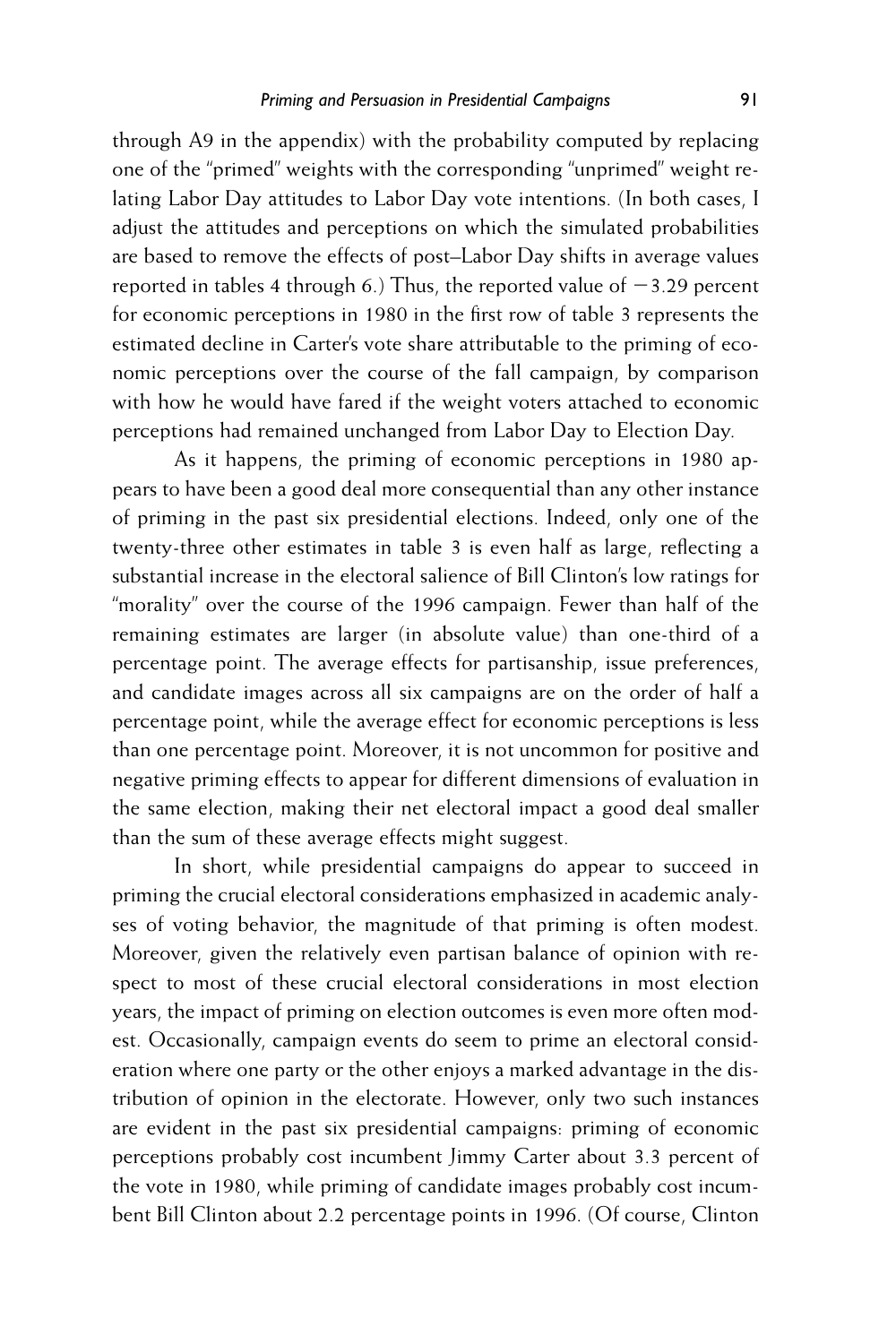won anyway, and Carter would have lost anyway.) For the most part, campaign priming seems to be a matter of academic interest to political psychologists, not a major factor in determining the outcome of presidential elections.

## Partisan Activation

Perhaps the most famous single instance of an apparently consequential presidential campaign was one of the first campaigns subjected to detailed scholarly study: the 1948 campaign analyzed by Berelson, Lazarsfeld, and McPhee in *Voting.* In 1948, they wrote,

the psychologically most interesting (and, at the same time, the politically most relevant) phenomenon was the last-minute return of many voters to an earlier disposition. These were persons who had voted for Roosevelt in 1944 and often had many demographic characteristics or past political allegiances which would predispose them to a Democratic vote. In June, 1948, however, they expressed little confidence in Truman and intended to vote for Dewey. Yet just before election day they changed in their intentions. Their final Democratic vote was thus the reactivation of a previous tendency. (1954, 291–92)

Berelson, Lazarsfeld, and McPhee's findings on the "reactivation" of standing partisan loyalties fit nicely with the emphasis of Campbell et al.  $(1960)$  and other subsequent analysts on party identification as a psychological filter shaping prospective voters' reactions to more immediate political events. Although the Michigan surveys were never used to examine directly the role of political campaigns in this process, they seem to support the inference that partisan activation is a central element in campaigns and a primary source of campaign effects.

There are at least three different ways in which partisan activation could be manifested in the survey data analyzed here. First, and most directly, the impact of party identification on vote intentions could increase over the course of the campaign; in that case, partisan activation would be an instance of the more general phenomenon of priming considered in the previous section of this essay. As I have already indicated, the parameter estimate capturing this direct effect of partisan activation (in the first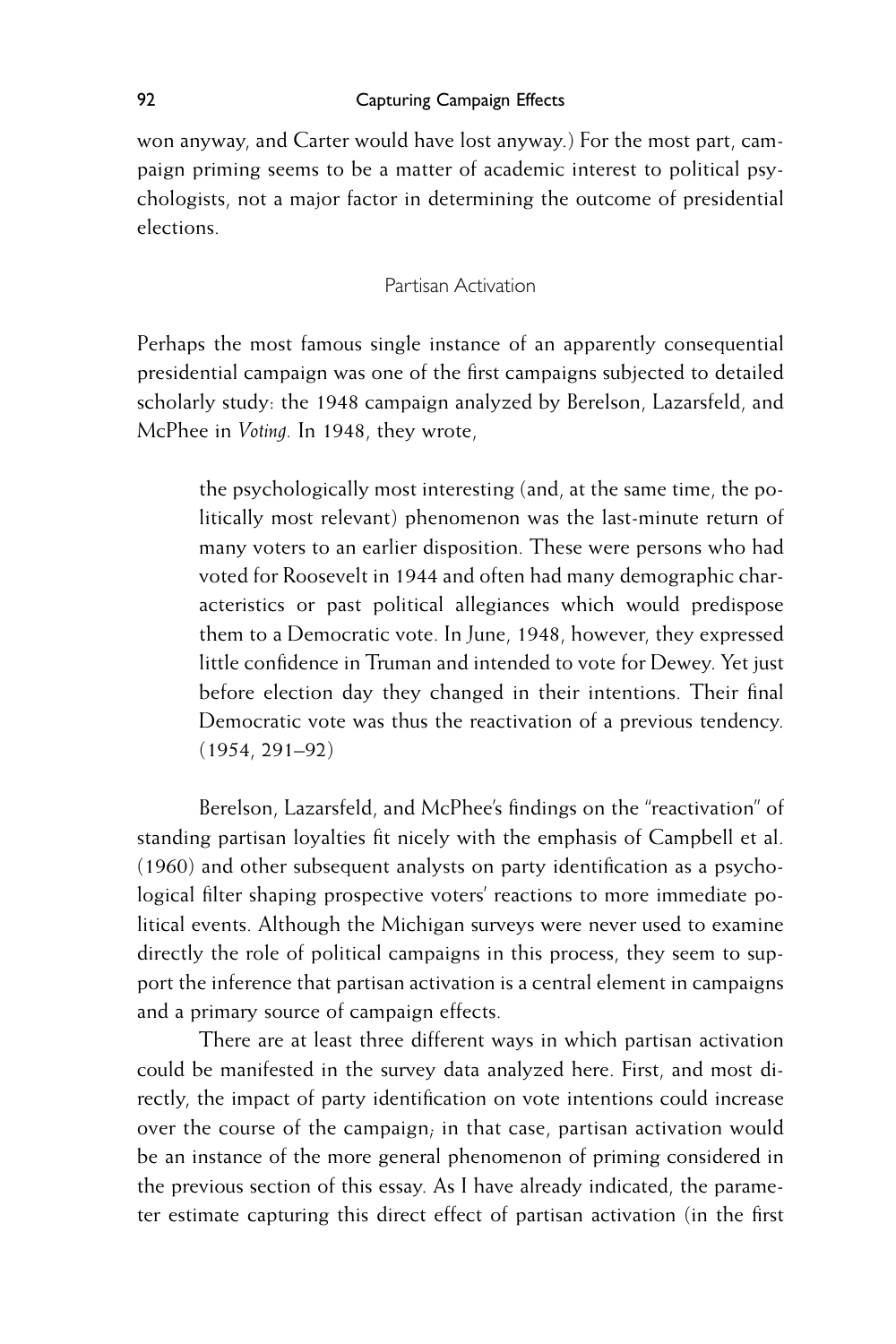column of table 1) is quite small, implying that the impact of party identification on vote intentions probably increased by less than 20 percent over the two months of recent fall campaigns. Given the relatively even balance of partisan attachments in the electorate in recent years, it should not be surprising that priming of this magnitude has had only a very modest impact on election outcomes; indeed, only one of the six election-specific estimates of the electoral impact of partisan priming in table 3 exceeds about half a percentage point in magnitude. At least in this most direct sense, partisan activation does not appear to be a significant element of the fall campaign.

Alternatively, partisan activation might involve polarization of prospective voters into increasingly distinct partisan camps over the course of the campaign. Even if a given degree of partisan attachment had essentially similar effects throughout the campaign season, prospective voters' partisan attachments might themselves be strengthened by the campaign process, producing stronger partisan effects from the same coefficients. As it happens, there is no evidence in the data for this form of partisan activation either: the strength of partisan attachment (measured by the absolute value of the incumbent party identification variable) actually declined slightly between Labor Day and Election Day.<sup>11</sup>

Finally, the evaluations of candidates, issues, and economic conditions included as additional explanatory variables in table 1 could, over the course of the campaign, come increasingly to reflect more basic partisan dispositions. However, there is little or no evidence for this sort of partisan activation in the past six presidential campaigns. The estimated impact of party identification on economic perceptions increased by less than 7 percent between Labor Day and Election Day, while the estimated impact of party identification on issue preferences and candidate images declined by 2 percent and 5 percent, respectively.<sup>12</sup> These results are even less supportive of the hypothesis of partisan activation than the result for the direct effect reported in table 1.

Taken together, these three sets of results provide remarkably little evidence of partisan activation in recent general election campaigns. Obviously, this is not to suggest that partisan predispositions are politically insignificant. On the contrary, party identification has both very strong direct effects on vote choices and very strong indirect effects by virtue of shaping prospective voters' attitudes about the candidates, the issues, and the economy. The surprising point is that these effects are about as strong on Labor Day as they are on Election Day. Thus, while there is a good deal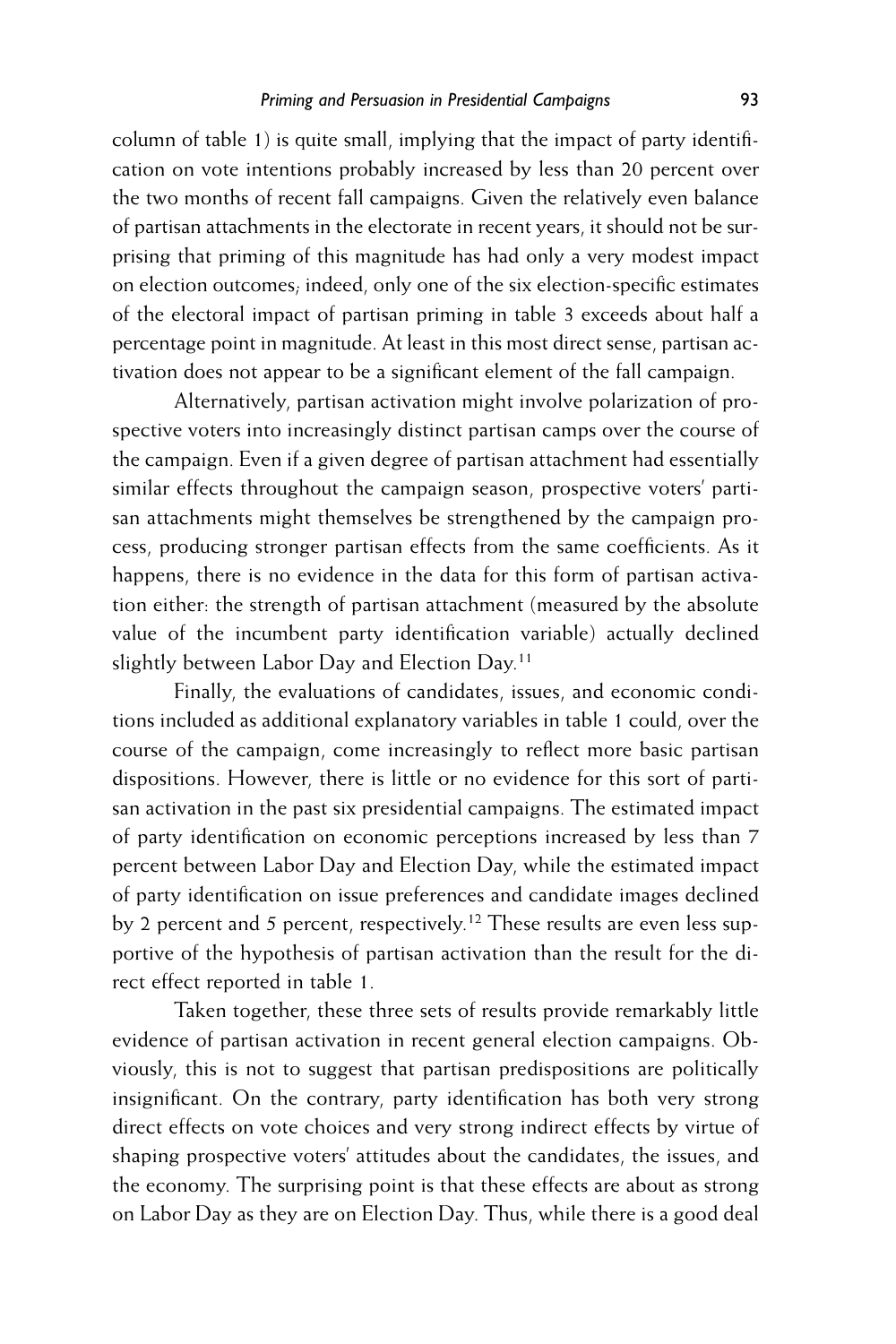of evidence (e.g., from Conover and Feldman 1989; Bartels 1993, 2002; Finkel 1993) suggesting that partisan loyalties play a significant role in shaping developing perceptions of presidential candidates, this process appears from the present analysis to be essentially complete by the time the fall campaign is under way.

## Persuasion

By *persuasion* I refer to any systematic change in prospective voters' electorally relevant attitudes and perceptions. Here, I treat any sustained change over the course of the fall campaign in average evaluations of the candidates' characters, the issues, or the state of the national economy as evidence of persuasion. I do not propose to address the question of who is doing this persuading or how. Moreover, I shall not explore a variety of potentially interesting changes in the distributions of attitudes and perceptions that leave the average values unchanged; nor shall I consider changes in the subjective uncertainty of prospective voters' attitudes and perceptions (Bartels 1986; Franklin 1991; Alvarez and Franklin 1994; Vavreck 1997).

Evidence of persuasion in the sense proposed here appears in table 4 (for issue preferences), table 5 (for candidate images), and table 6 (for economic perceptions). In each case, the table presents average values for

|                           | Labor Day | <b>Election Day</b> | Difference | Impact $(\% )$ |
|---------------------------|-----------|---------------------|------------|----------------|
| 1980                      | $-.1607$  | $-.1320$            | .0286      | $-0.06$        |
|                           | (.0171)   | (.0171)             | (.0294)    |                |
| 1984                      | $-.0371$  | $-.0152$            | .0219      | $+0.18$        |
|                           | (.0163)   | (.0185)             | (.0302)    |                |
| 1988                      | .0383     | $-.0216$            | $-.0599$   | $-1.35$        |
|                           | (.0160)   | (.0194)             | (.0307)    |                |
| 1992                      | $-.0027$  | $-.0911$            | $-.0884$   | $-0.83$        |
|                           | (.0164)   | (.0169)             | (.0284)    |                |
| 1996                      | $-.0719$  | $-.0247$            | .0472      | $+0.57$        |
|                           | (.0165)   | (.0183)             | (.0300)    |                |
| 2000                      | $-.0547$  | .0301               | .0849      | $+1.00$        |
|                           | (.0150)   | (.0174)             | (.0272)    |                |
| Average (absolute values) | .0609     | .0524               | .0552      | 0.66           |
| Incumbent Partisanship    | .1698     | .1663               | $-.0035$   |                |
|                           | (.0089)   | (.0099)             | (.0162)    |                |

TABLE 4. Campaign Season Changes in Issue Preferences

*Note:* Regression analysis of Issue Preferences index for major-party voters only. Labor Day and Election Day coefficients are based on preelection interview dates assuming linear trends through each fall campaign. Standard errors in parentheses. Standard error of regression = .296;  $R^2 = .18$ ;  $N = 6,926$  (1980–2000).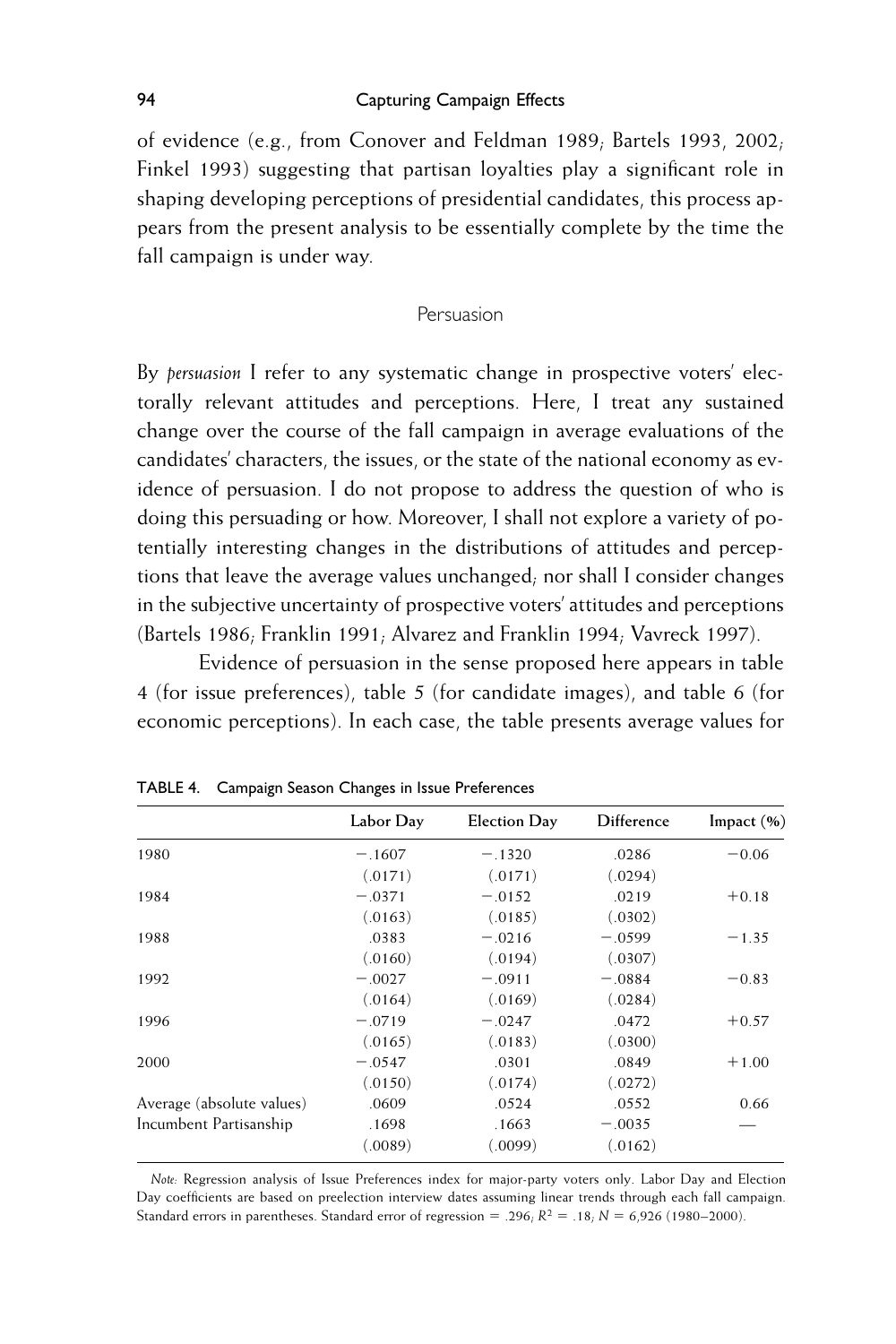the beginning and end of each fall campaign, derived from a regression model with indicator variables for each election year and interactions between the indicator variables and the date of each respondent's preelection interview. (Each regression model also includes partisanship and an interaction between partisanship and the date of each respondent's preelection interview to capture potential partisan activation.) In each case, the table also reports differences between the Labor Day and Election Day average values, as well as the estimated impact of these differences on each election outcome.

Of the eighteen possible instances of persuasion in tables 4, 5, and 6 (one for each of the six election years in each of the three tables), only three appear to have had electoral effects in excess of 2 percentage points. All three of those were instances of changing candidate images. In 1988, challenger Michael Dukakis's image eroded substantially while George Bush's improved, increasing Bush's vote share by an estimated 3.7 percentage points. In 1984, on the other hand, challenger Walter Mondale's image improved while incumbent Ronald Reagan's became less favorable, reducing Reagan's vote share by about 2.3 percentage points. Finally, in 1980 Reagan's image improved over the course of the fall campaign, reducing Jimmy Carter's vote share by about 2.2 percentage points.

Table 7 provides more detailed evidence about the nature of these

|                           | Labor Day | <b>Election Day</b> | Difference | Impact   |
|---------------------------|-----------|---------------------|------------|----------|
| 1980                      | $-0.148$  | $-.0460$            | $-.0311$   | $-2.18%$ |
|                           | (.0150)   | (.0150)             | (.0257)    |          |
| 1984                      | .0970     | .0509               | $-.0461$   | $-2.26%$ |
|                           | (.0143)   | (.0162)             | (.0264)    |          |
| 1988                      | $-.0180$  | .0522               | .0702      | $+3.71%$ |
|                           | (.0140)   | (.0170)             | (.0270)    |          |
| 1992                      | .0913     | .0538               | $-.0376$   | $-1.62%$ |
|                           | (.0144)   | (.0148)             | (.0249)    |          |
| 1996                      | $-.1073$  | $-.0830$            | .0243      | $+1.16%$ |
|                           | (.0144)   | (.0161)             | (.0263)    |          |
| 2000                      | .0511     | .0239               | $-.0272$   | $-1.01%$ |
|                           | (.0131)   | (.0153)             | (.0239)    |          |
| Average (absolute values) | .0632     | .0516               | .0394      | 1.99%    |
| Incumbent Partisanship    | .2755     | .2606               | $-.0149$   |          |
|                           | (.0078)   | (.0087)             | (.0142)    |          |
|                           |           |                     |            |          |

TABLE 5. Campaign Season Changes in Candidate Images

*Note:* Regression analysis of Candidate Images index for major-party voters only. Labor Day and Election Day coefficients are based on preelection interview dates assuming linear trends through each fall campaign. Standard errors in parentheses. Standard error of regression =  $.259$ ;  $R^2 = .38$ ;  $N = 6,926$  (1980–2000).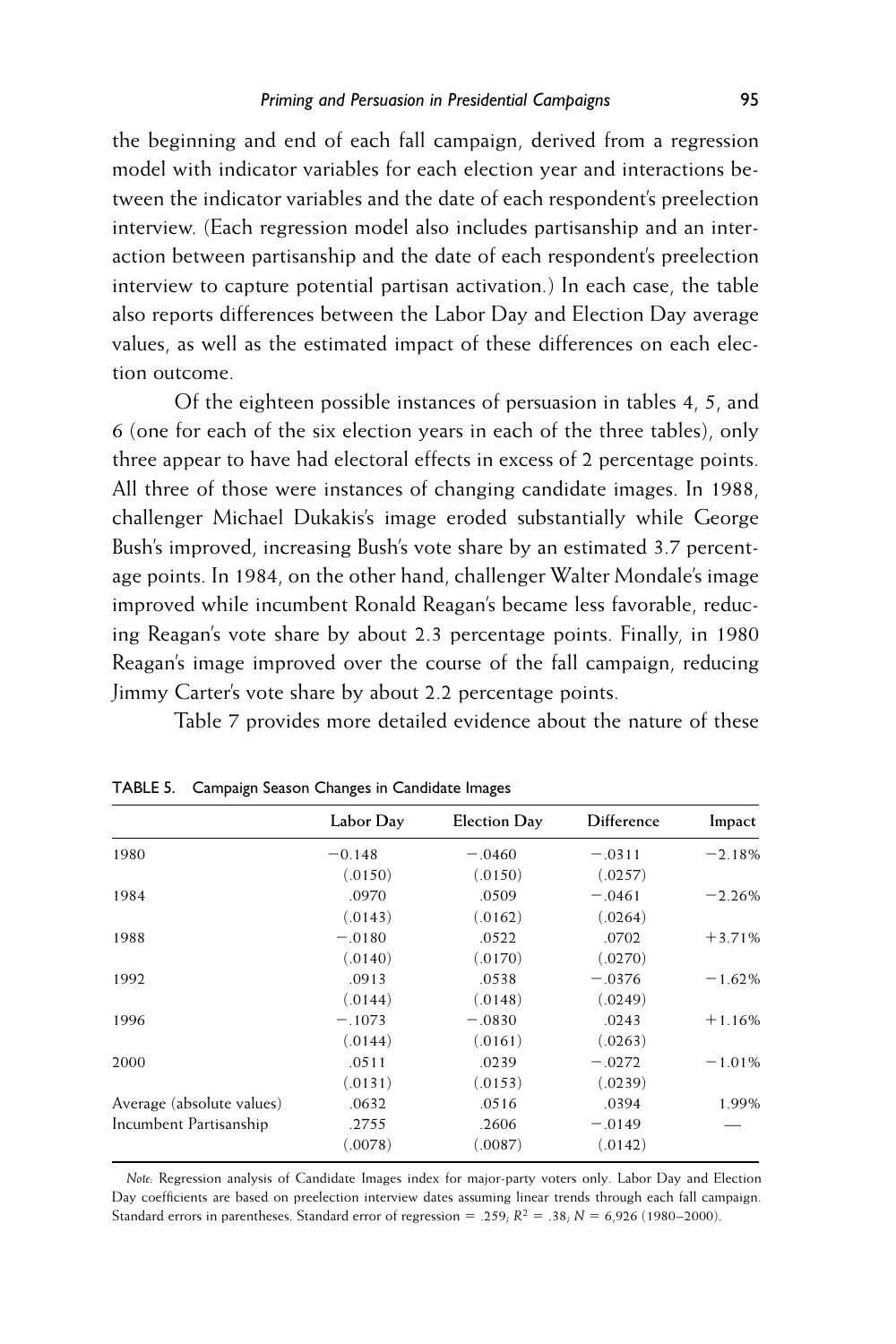and other changes in candidate images in recent fall campaigns. The entries in the table represent changes over the course of each campaign in each of the specific character assessments that make up the candidate image scale employed in my analysis. Many of these changes are rather imprecisely estimated, but a handful are large enough to be both statistically

|                           | Labor Day | <b>Election Day</b> | Difference | Impact $(\% )$ |
|---------------------------|-----------|---------------------|------------|----------------|
| 1980                      | $-.6250$  | $-.6447$            | $-.0197$   | $-0.29$        |
|                           | (.0260)   | (.0260)             | (.0447)    |                |
| 1984                      | .1049     | .1929               | .0880      | $+0.91$        |
|                           | (.0249)   | (.0282)             | (.0459)    |                |
| 1988                      | $-.0731$  | $-.0538$            | .0193      | $+0.14$        |
|                           | (.0244)   | (.0295)             | (.0469)    |                |
| 1992                      | $-.5069$  | $-.4885$            | .0184      | $+0.15$        |
|                           | (.0250)   | (.0257)             | (.0432)    |                |
| 1996                      | .1581     | .1737               | .0156      | $+0.17$        |
|                           | (.0251)   | (.0279)             | (.0457)    |                |
| 2000                      | .1580     | .0802               | $-.0779$   | $-0.26$        |
|                           | (.0228)   | (.0265)             | (.0415)    |                |
| Average (absolute values) | .2710     | .2723               | .0398      | 0.32           |
| Incumbent Partisanship    | .1970     | .2102               | .0132      |                |
|                           | (.0136)   | (.0151)             | (.0246)    |                |

TABLE 6. Campaign Season Changes in Economic Perceptions

*Note:* Regression analysis of Economic Perceptions index for major-party voters only. Labor Day and Election Day coefficients are based on preelection interview dates assuming linear trends through each fall campaign. Standard errors in parentheses. Standard error of regression = .451;  $R^2 = .41$ ;  $N = 6.926$ (1980–2000).

|                          | 1980     | 1984     | 1988     | 1992     | 1996     | 2000     |
|--------------------------|----------|----------|----------|----------|----------|----------|
| Incumbent inspiring      | .0228    | $-.0411$ | .0803    | .0172    | .0580    |          |
|                          | (.0610)  | (.0504)  | (.0483)  | (.0446)  | (.0553)  |          |
| Incumbent knowledgeable  | .0460    | $-.0635$ | .0629    | .0171    | .0675    | $-.0062$ |
|                          | (.0573)  | (.0505)  | (.0418)  | (.0378)  | (.0478)  | (.0429)  |
| Incumbent moral          | $-.0177$ | .0109    | $-.0357$ | $-.0353$ | .0003    | $-.1519$ |
|                          | (.0608)  | (.0438)  | (.0474)  | (.0423)  | (.0502)  | (.0489)  |
| Challenger inspiring     | .0890    | .0956    | $-.1814$ | .0474    | $-.0342$ |          |
|                          | (.0642)  | (.0458)  | (.0475)  | (.0423)  | (.0533)  |          |
| Challenger knowledgeable | .0991    | .0654    | $-.0963$ | .1113    | $-.0020$ | $-.0192$ |
|                          | (.0618)  | (.0396)  | (.0405)  | (.0371)  | (.0420)  | (.0468)  |
| Challenger moral         | .0363    | .0240    | $-.0078$ | .0077    | $-.0075$ | $-.0169$ |
|                          | (.0535)  | (.0392)  | (.0418)  | (.0410)  | (.0469)  | (.0444)  |

TABLE 7. Changes in Specific Candidate Images by Election Year

*Note:* Entries are differences between Election Day and Labor Day values for each component of the Candidate Images index derived from separate regression analyses of candidate images in each campaign, assuming linear trends through the fall campaign. Coefficients for partisanship and interaction between partisanship and date of interview not shown. Standard errors in parentheses.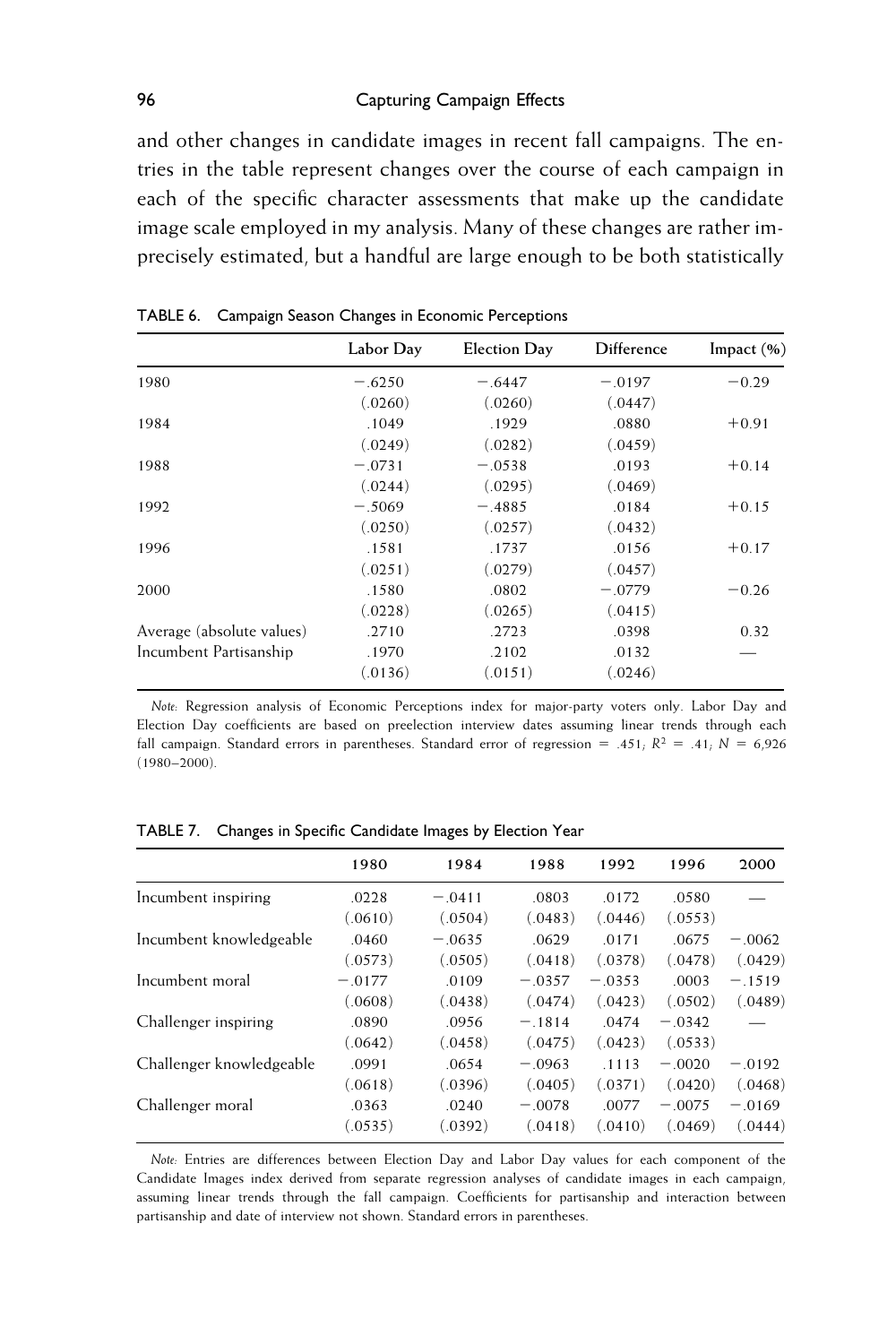and substantively significant. In 1988, it is clear that prospective voters' assessments of Dukakis as "knowledgeable" and (especially) "inspiring" eroded substantially over the course of the fall campaign. In 2000, assessments of Al Gore as "moral" declined equally precipitously. In 1992, challenger Bill Clinton was increasingly viewed as "knowledgeable" over the course of the campaign, as was challenger Reagan in 1980.

Allowing for some canceling out of electoral effects for countervailing shifts in specific candidate images, the average net impact of changing candidate images in the past six general election campaigns amounted to about 2 percentage points. The corresponding effects of changes in issue preferences were even smaller, averaging about two-thirds of a percentage point, while the effects of changes in economic perceptions averaged about one-third of a percentage point. Of course, these shifts, too, sometimes had countervailing effects on election outcomes. In 2000, for example, Al Gore appears to have lost 1 percent of the vote due to erosion in prospective voters' assessments of his character but gained 1 percent of the vote due to a leftward shift in issue preferences over the course of the fall campaign. Taking such countervailing shifts in different dimensions of evaluation into account, the average net impact of persuasion in the past six presidential campaigns appears to have been about 1.8 percentage points.

While persuasion effects of this magnitude are clearly large enough to be electorally significant under the right circumstances, they are also clearly small enough to be roughly consistent with aggregate-level evidence that "the outcomes of recent elections can be predicted within a few percentage points in the popular vote, based on events that have occurred before Labor Day" (Gelman and King 1993, 412). Allowing for some exaggeration in the apparent fit of aggregate-level forecasting models (Beck 1994; Bartels 1997) and some additional persuasion effects associated with specific issues and character assessments beyond those included in my analysis, the survey-based and aggregate-level evidence seem to be in reassuring agreement regarding the likely magnitude of campaign effects in recent presidential elections.

## Campaign Effects and Conventional Wisdom

The pattern of scattered persuasion effects documented in tables 4 through 7 suggests three general observations regarding the role of persuasion in recent presidential campaigns.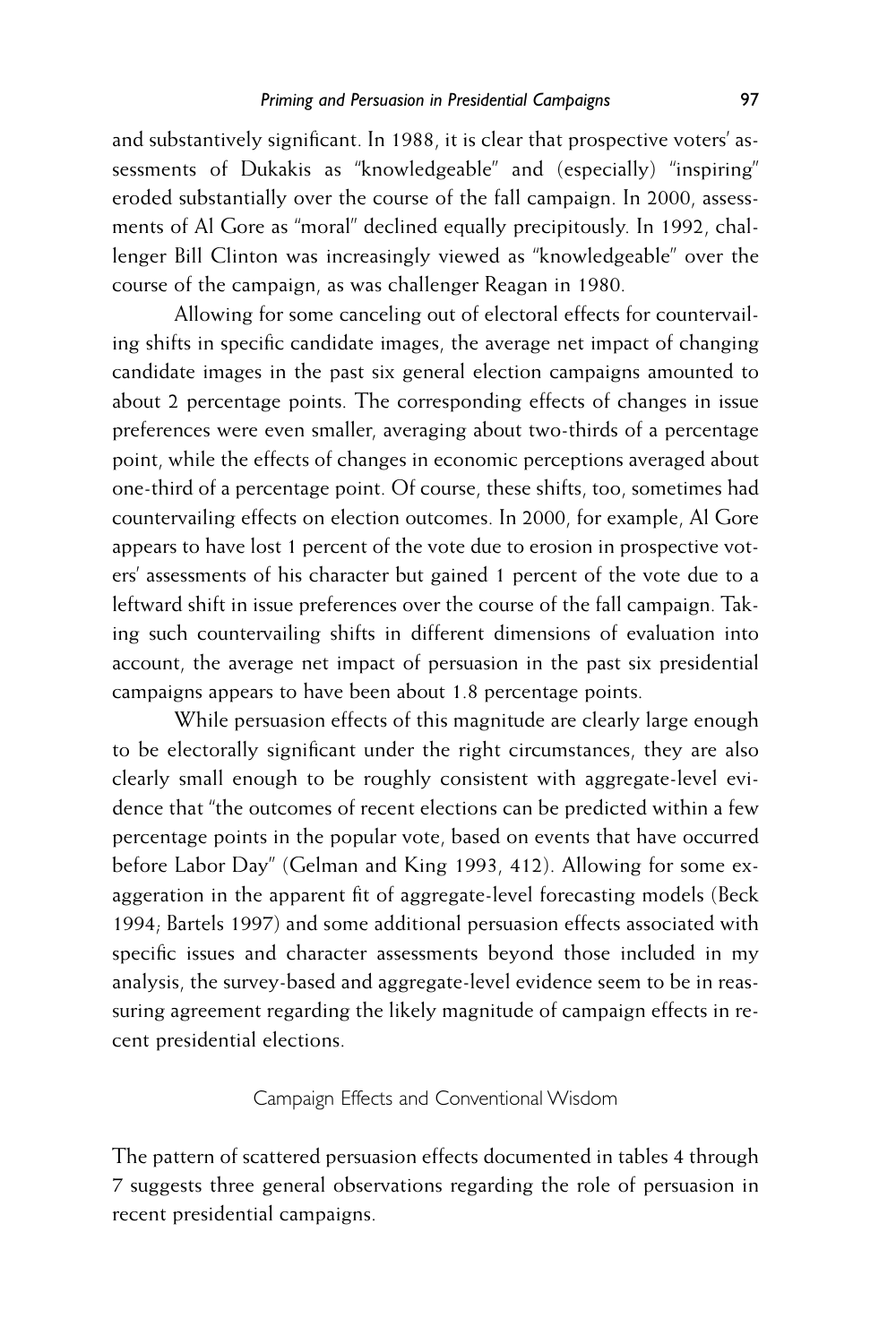First, these effects do not seem susceptible to any straightforward explanation in terms of the nature of the explanatory factors at work, the identities of the candidates, or the political circumstances of each campaign. Thus, while systematic comparative analysis may highlight the desirability of a general theory of campaign persuasion, it does not seem at first glance to present promising raw material for such a theory. The road from journalism to science in this field may turn out to be winding and strewn with potholes.

Second, there is in any case little evidence here to support the general view of journalists and campaigners that effective or ineffective advertising campaigns, speeches, debate performances, and the like are the most important elements of contemporary electoral politics. Even if the persuasion effects estimated in tables 4 through 7 were clearly attributable to campaign events in the way journalists and campaigners seem to suppose, they would not be large enough to justify the great weight given to campaign events in conventional journalistic accounts of presidential elections. The campaigners' herculean efforts to shape and reshape the competing candidates' personal images seem to have moved election outcomes by about 2 percentage points in a typical election year, while persuasion effects with respect to issues and economic perceptions are on the order of half a percentage point. Effects of this magnitude may obviously be decisive in a close election—but they certainly are not routinely decisive. And while they are large enough and potentially important enough to warrant scientific investigation, they are probably small enough to be reliably identified only with a great deal of high-quality data and painstaking analysis.<sup>13</sup>

Third, and perhaps even more disconcertingly, there seems to be only modest correspondence between the specific campaign effects documented here and conventional accounts of recent presidential campaigns offered after the fact by journalists and campaigners. Both kinds of evidence are hard enough to interpret and evaluate in their own right—the statistical results because they involve a good deal of imprecision and display little in the way of intelligible pattern, the journalistic accounts because they are unsystematic and post hoc and clearly seem to exaggerate the overall importance of day-to-day campaign events. Convergence between these two disparate sources of evidence would go a long way toward mitigating the limitations of each considered in isolation, but the lack of convergence evident here further muddles the picture by highlighting uncertainties in the very raw material from which political scientists might begin to theorize productively about how campaigns matter.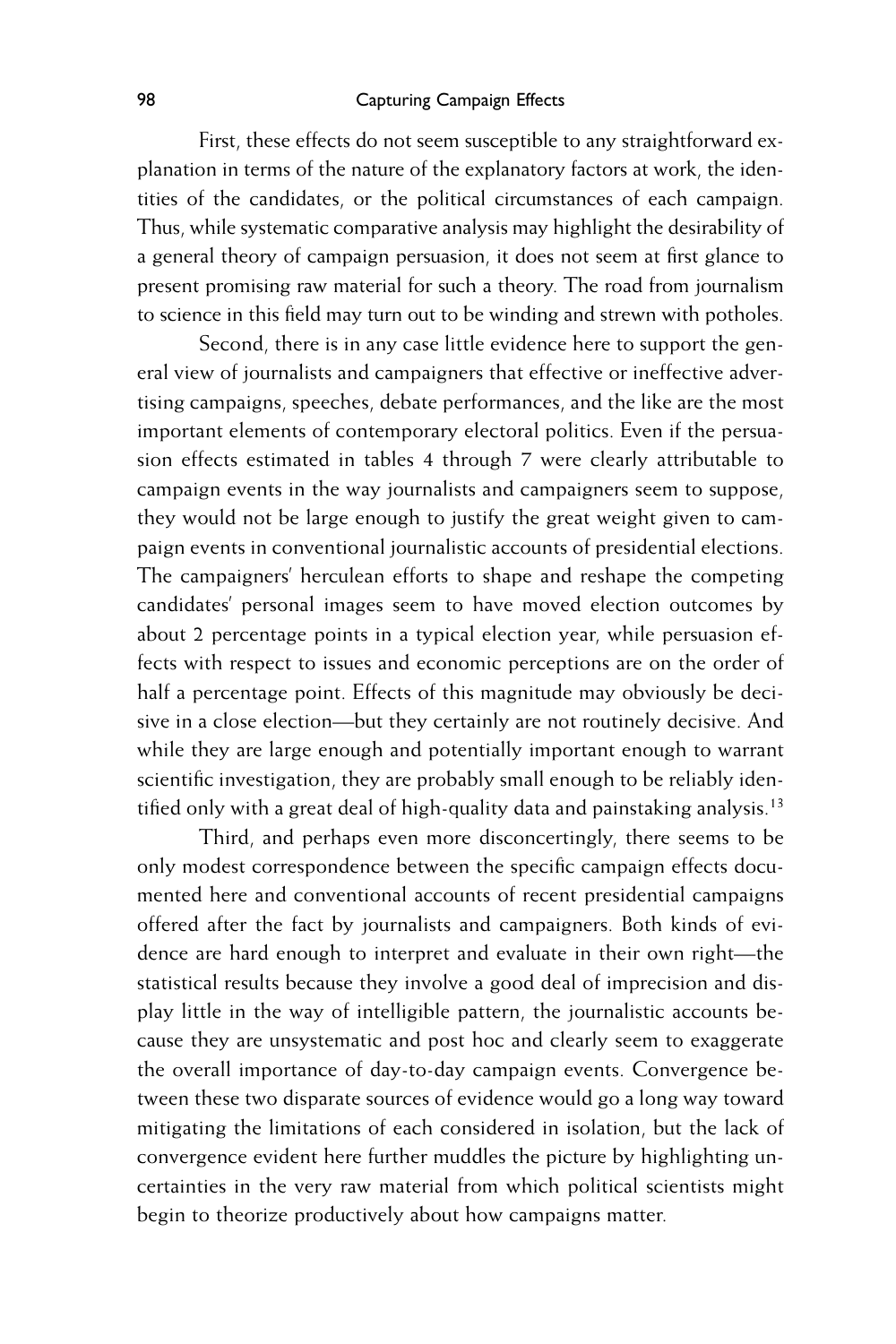Only one of the six campaigns considered here produced an estimated persuasion effect that seems clearly consistent with the conventional wisdom of journalists and campaigners. That was in 1988, when the most consequential opinion changes in any of the four election years—the striking decline in Dukakis's image as "inspiring" and "knowledgeable" and the less striking improvement in Bush's image on the same dimensions, reported in table 7—produced an apparent vote shift of 3.7 percentage points over the two months of the fall campaign. This shift seems plausibly attributable to the events emphasized in journalistic accounts of the 1988 campaign, including Bush's Willie Horton and Boston Harbor attack ads and visits to flag factories and Dukakis's hapless tank ride and lackluster debate performance. Moreover, it was almost large enough to have decided the outcome of the election, since Bush's winning margin amounted to only 7.9 percentage points.

On the other hand, nothing in conventional accounts of the 1988 campaign explains the almost equally striking shift to the left in prospective voters' issue positions during the course of the campaign (reported in table 4) or the remarkably strong priming of those issue preferences (reported in table 2). Indeed, these apparent campaign effects stand in marked contradiction to Germond and Witcover's (1989) characterization of the 1988 campaign as "the trivial pursuit of the presidency." Thus, even in 1988, the match between conventional wisdom and the specific campaign effects estimated here must be considered a good deal less than perfect.

For the other presidential campaigns considered here the match between conventional wisdom and my parameter estimates is even less obvious. For example, conventional accounts of the 1984 campaign suggest that "Reagan's brand of emotional advertising" (Kern 1989), with its "Morning in America" theme, lulled the electorate into an essentially nonideological endorsement of the status quo (Germond and Witcover 1985). While the statistical results presented here tend to confirm that the electorate's assessment of economic conditions became more optimistic over the course of the 1984 campaign, the contribution of that change to Reagan's landslide seems to have amounted to less than 1 percentage point. Meanwhile, despite Reagan's much-touted acting skills and the purported genius of his image makers, he appears to have lost more than twice that many votes due to a significant erosion over the course of the campaign in his advantage over Mondale on the candidate image dimensions considered here.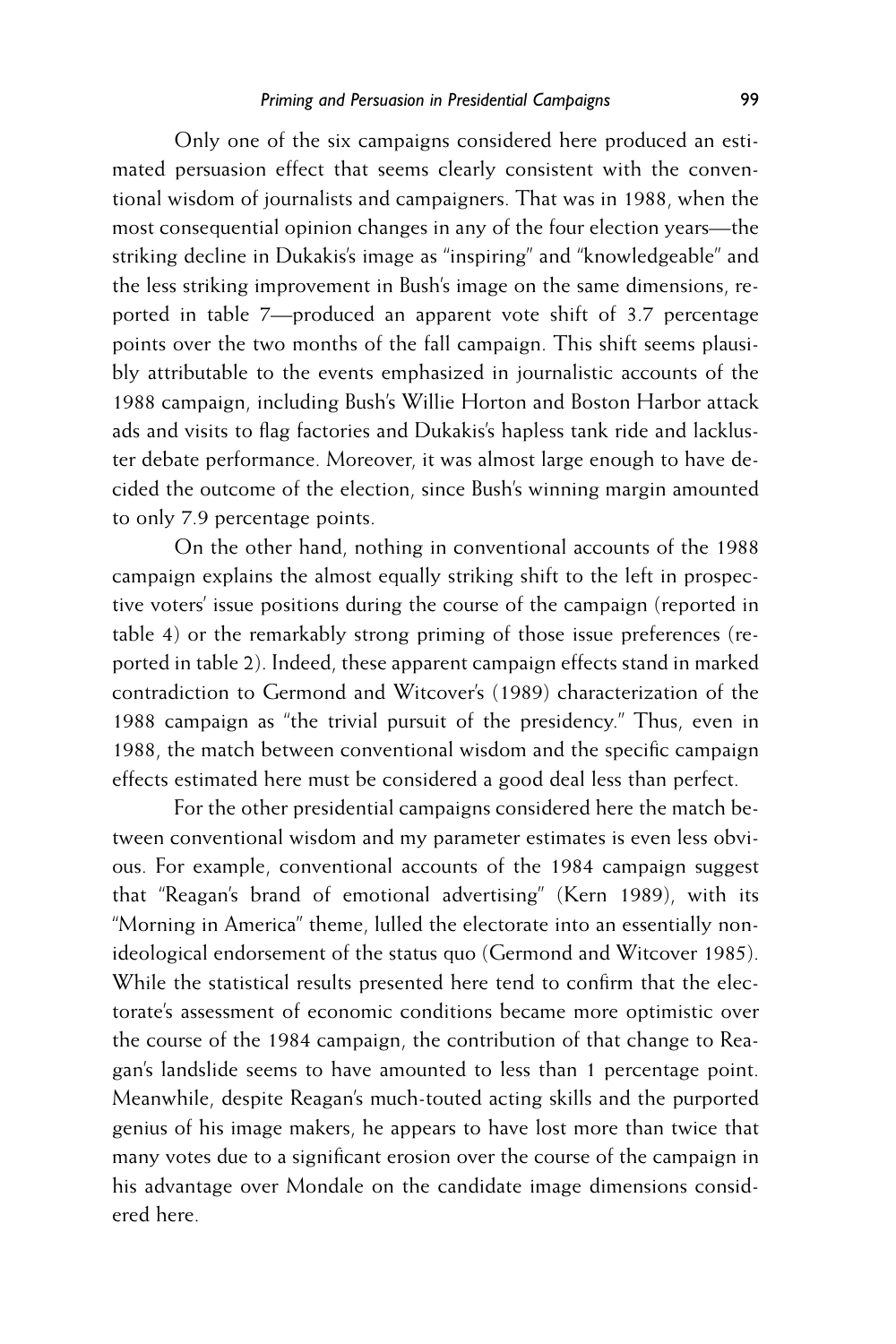In 1992, James Carville and his "War Room" colleagues earned fame and fortune for their apparent success in keeping the electorate's collective mind off Bill Clinton's perceived character flaws and on the long recession then just ending—as Carville's famous campaign headquarters sign reminded them, "It's the Economy, Stupid." However, the data analyzed here suggest that prospective voters' economic perceptions did not change significantly over the course of the 1992 campaign, that the impact of those perceptions on vote intentions was no greater in 1992 than in other recent campaigns, and that the 1992 campaign probably did less, not more, than most other recent campaigns to increase the electoral relevance of economic perceptions. Instead, the most significant effects of the 1992 campaign evident in the NES data are a noticeable shift to the left in prospective voters' issue preferences and a noticeable improvement in ratings of Clinton as "knowledgeable," neither of which corresponds in any obvious way to any prominent theme in journalistic accounts of the 1992 campaign.

What accounts for such striking mismatches between conventional accounts of recent campaign effects and the "reality" reflected in my parameter estimates? In part, of course, the mismatches are attributable to the limitations of my own analysis, which focuses on a small (albeit important) set of potential campaign effects and utilizes data from a single (albeit high-quality) survey in each of the six most recent presidential campaign seasons. Some of the specific apparent campaign effects (and noneffects) estimated here are no doubt due to small survey sample sizes and the limitations of the simple statistical models employed here. But I suspect that there is more to it than that.

Most of the important discrepancies I have noted between statistical results and conventional wisdom share a common characteristic: the conventional wisdom attempts to "explain" why the winning candidate won, whereas the statistical results are equally likely to "explain" why the winning candidate did not win by even more. Thus, in 1988, changing candidate images—which contributed to Bush's victory—received a great deal of attention from the press, whereas changing issue preferences—which cost Bush votes—received very little. Conversely, in 1984, increasing economic optimism—which contributed to Reagan's victory—captured the attention of campaign observers, whereas changing candidate images—which cost Reagan votes—did not.

Elsewhere I have complained that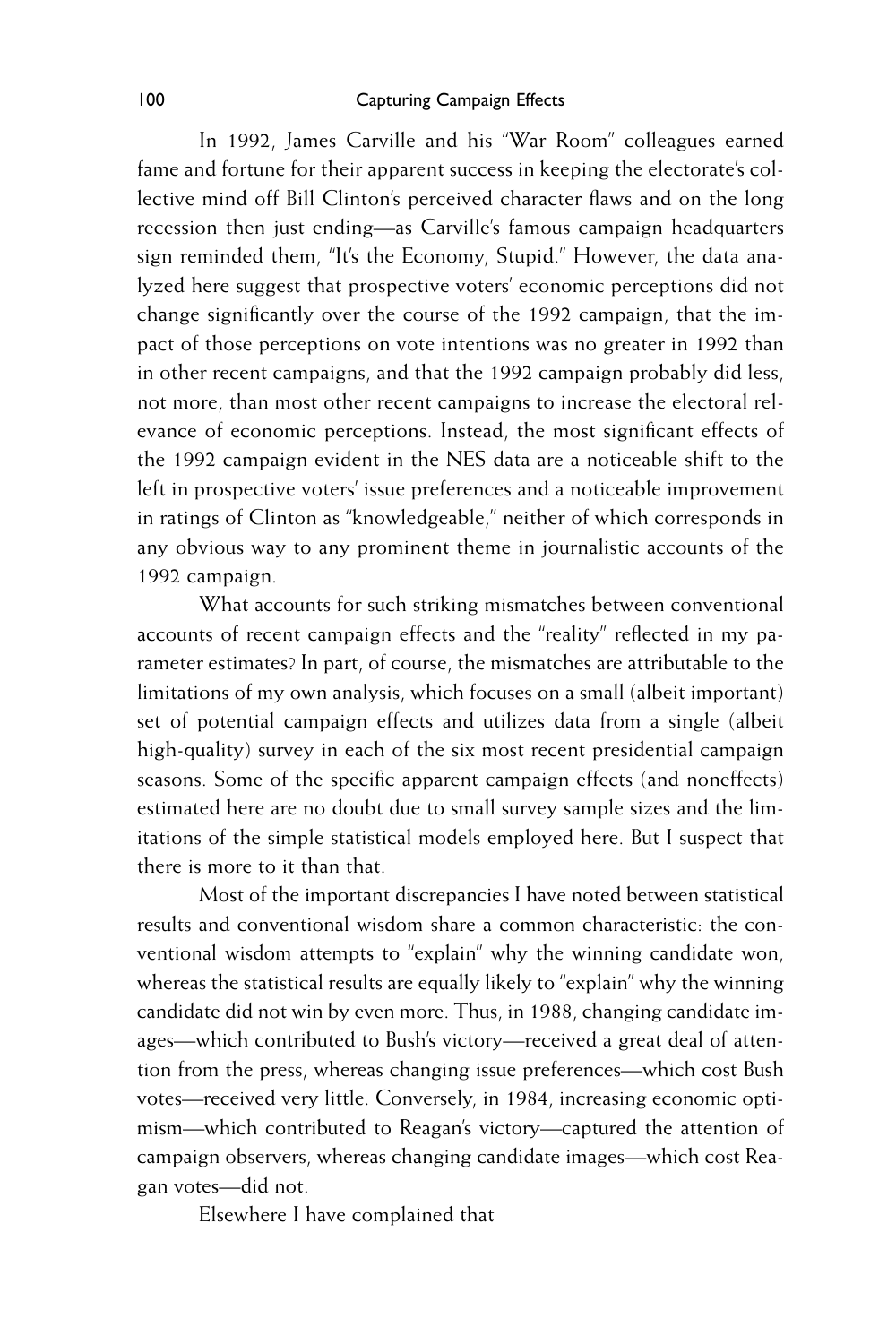much less is known in general about the impact of modern election campaigns on voters than one might gather from a superficial reading of the literature. Breathless accounts of brilliant campaign operatives manipulating the electorate are often based upon no better evidence than the claims of the operatives themselves. . . . When more substantial evidence is offered for the effectiveness of a particular campaign strategy, it is usually evidence of the simplest and least trustworthy sort: Campaign A did X and won. (Bartels 1992, 263)

It should not be surprising that political journalists are susceptible to the fallacy of *post hoc, ergo propter hoc.* Their primary aim is to construct a compelling narrative account of the election outcome, and their primary sources are often the winning campaign operatives whose enthusiastic (and self-interested) claims are most likely to give that account the flavor of a "just so" story. What is more surprising is that political scientists have done relatively little to improve upon journalists' accounts of how campaigns matter. Doing so will require much more systematic, comparative, and theoretically grounded analysis of campaign effects. The result will probably be less dramatic than the journalists' accounts but truer to the realities of contemporary electoral politics.

## **APPENDIX**

This appendix provides a description of the data on which the statistical analyses described in the text are based, more detailed statistical results, and a comparison of the ingredients of vote intentions and postelection vote reports for respondents interviewed close to Election Day.

## *Data*

The variables from the American National Election Studies Cumulative Data File utilized in my analysis are identified and described in table A1. The analysis includes 6,926 respondents in 1980, 1984, 1988, 1992, 1996, and 2000 who reported in the postelection survey that they voted for one or the other of the major-party candidates. Minor-party voters, nonvoters, and preelection respondents who were not reinterviewed after the election are excluded from the analysis. The 1992 and 1996 data are weighted to compensate for panel attrition using the "general weight" constructed by the NES staff (v009). In addition, all of the data are weighted to equalize the effective sample sizes for the six election years.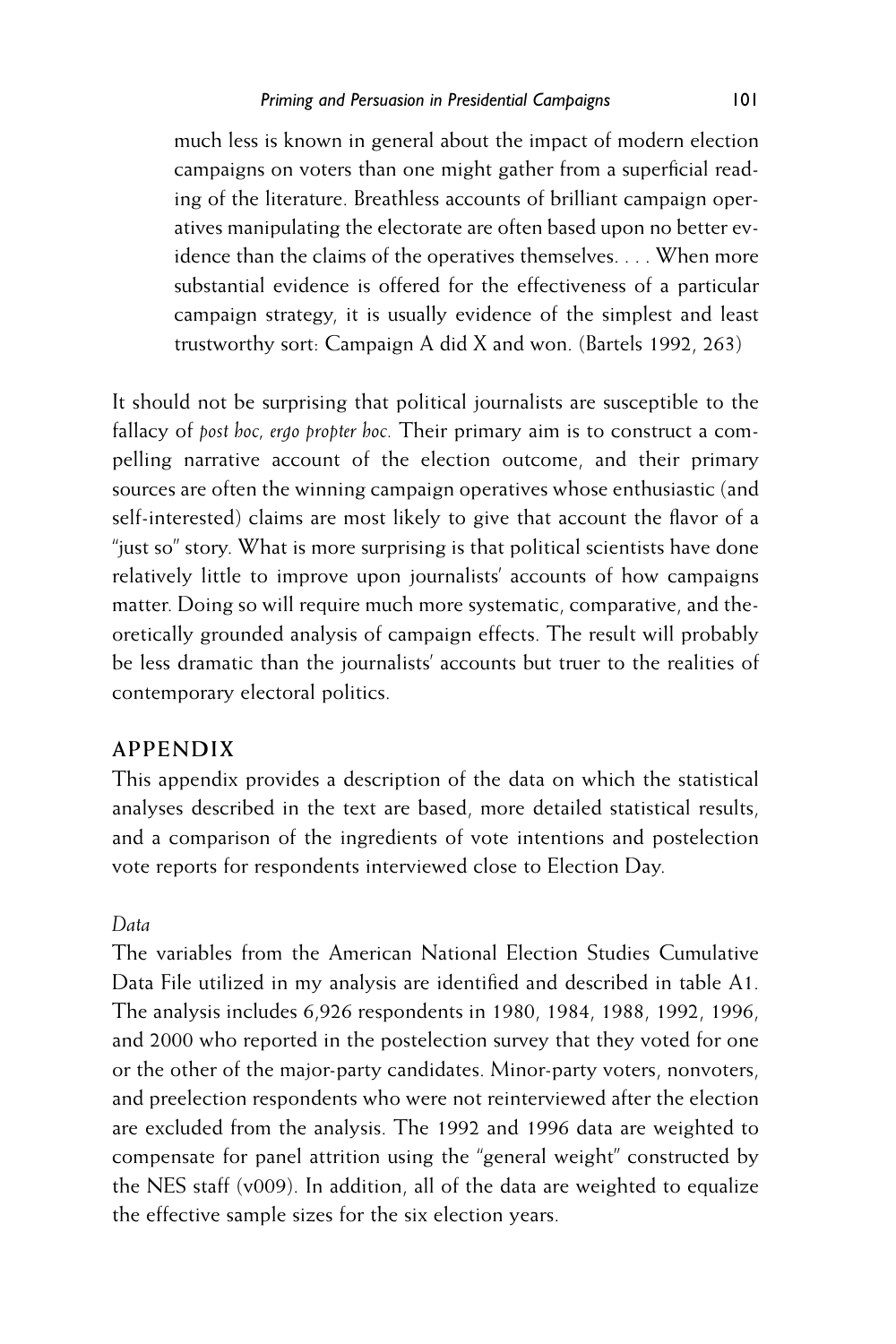All of the variables are coded to range from  $-1$  for extreme anti-incumbent responses through 0 for neutral responses to  $+1$  for extreme proincumbent responses. Thus, the postelection "Incumbent Vote" variables is coded  $+1$  for incumbent party voters and  $-1$  for out-party voters, the preelection "Incumbent Vote Intention" variable is coded  $+1$  for those intending to vote for the incumbent party candidate, 0 for those intending not to vote or to vote for a minor-party candidate, and  $-1$  for those intending to vote for the out-party candidate.

The "Issue Preferences" variable represents an unweighted averages of self-placements on four separate issue scales: liberal-conservative ideology, abortion, aid to minorities, and defense spending. Conservative positions on these issues are classified as anti-incumbent positions in 1980, 1996, and 2000 and as pro-incumbent positions in 1984, 1988, and 1992. The "Candidate Images" variable represents an unweighted average of the differences between incumbent and out-party candidate ratings on three separate character traits: "inspiring," "knowledgeable," and "moral."14 The mean values and standard deviations of the resulting variables are shown in the last two columns of table A1, and the separate mean values for each election year are shown in table A2.

## *Probit Analyses of Vote Intentions and Postelection Vote Reports*

The estimated effects of priming reported in the body of this essay are derived from a series of probit analyses relating vote intentions and postelec-

|                               | <b>NES</b><br>Variable(s)          | Range     | Mean     | Standard<br>Deviation |
|-------------------------------|------------------------------------|-----------|----------|-----------------------|
|                               |                                    |           |          |                       |
| Incumbent Vote (postelection) | v705                               | $-1$ to 1 | .0212    | .9998                 |
| Incumbent Vote Intention      | v713                               | $-1$ to 1 | .0507    | .9397                 |
| Incumbent Partisanship        | v301                               | $-1$ to 1 | .0119    | .7390                 |
| Issue Preferences             | v803, v830, v838, v843             | $-1$ to 1 | $-.0437$ | .3243                 |
| Candidate Images              | v353, v354, v355, v365, v366, v367 | $-1$ to 1 | .0158    | .3293                 |
| <b>Economic Perceptions</b>   | v871                               | $-1$ to 1 | $-.1255$ | .5746                 |

| <b>TABLE A1.</b> Descriptive Statistics for National Election Study Survey Data |  |
|---------------------------------------------------------------------------------|--|
|---------------------------------------------------------------------------------|--|

*Note:* Incumbent Partisanship is the seven-point NES party identification scale, with endpoints reversed in years with Democratic incumbents (1980, 1996, and 2000). Issue Preferences are an unweighted average of self-placements on four issue scales: liberal-conservative ideology, abortion, aid to minorities, and defense spending. (Conservative positions are classified as anti-incumbent in 1980, 1996, and 2000 and as proincumbent in 1984, 1988, and 1992.) Candidate Images are an unweighted average of the differences between incumbent and challenger ratings on three character traits: "inspiring," "knowledgeable," and "moral" (in 2000, "knowledgeable" and "moral" only). Economic Perceptions reflect whether "over the past year the nation's economy has gotten better, stayed the same or gotten worse," with "much better"  $= 1$ , "somewhat better" = .5, "stayed the same" = 0, "somewhat worse" = -.5, and "much worse" = -1. Data from American National Election Studies Cumulative Data File. Total  $N = 6.926$  major-party voters, weighted to equalize election years (and, in 1992 and 1996, for panel attrition).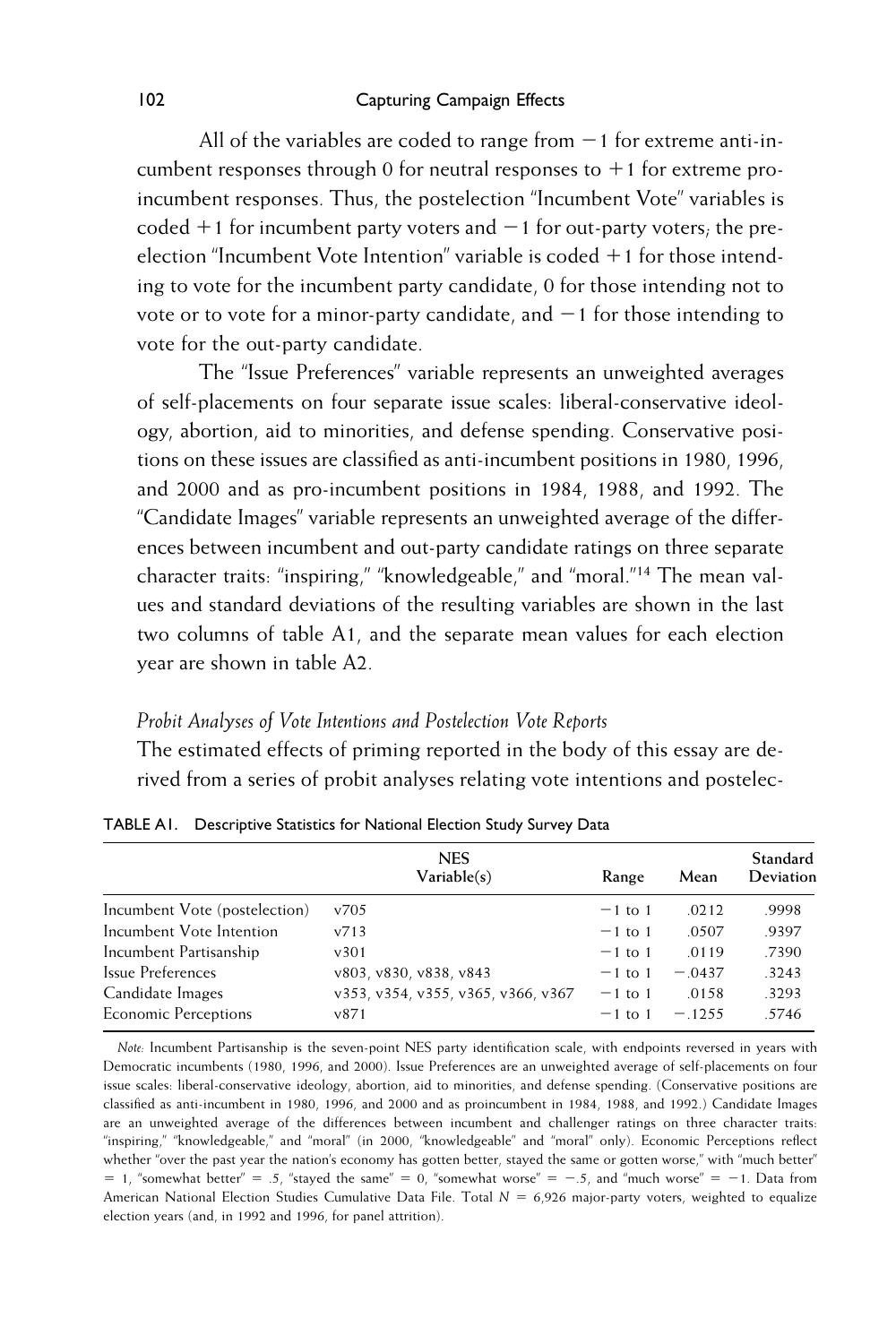tion vote reports to prospective voters' partisanship, issue preferences, assessments of the candidates' images, and economic perceptions. Table A3 presents the results of probit analyses employing all 6,926 major-party voters in the six most recent presidential campaigns. The results are from two separate but parallel probit analyses, one of preelection vote intentions (classified as pro-incumbent or pro-challenger, with an intermediate category consisting of respondents who said they were undecided or intended

|                               | 1980     | 1984     | 1988     | 1992     | 1996     | 2000     |
|-------------------------------|----------|----------|----------|----------|----------|----------|
| Incumbent Vote (postelection) | $-.1398$ | .1642    | .0577    | $-.1700$ | .1632    | .0536    |
| Incumbent Vote Intention      | $-.0415$ | .1751    | .0653    | $-.1583$ | .1920    | .0732    |
| Incumbent Partisanship        | .1157    | $-.0438$ | $-.0151$ | $-.1245$ | .0763    | .0634    |
| Issue Preferences             | $-.1269$ | $-.0345$ | .0096    | $-.0670$ | $-.0372$ | $-.0062$ |
| Candidate Images              | .0007    | .0641    | .0087    | .0396    | $-.0754$ | .0560    |
| <b>Economic Perceptions</b>   | $-.6114$ | .1363    | $-.0678$ | $-.5233$ | .1807    | .1362    |
| N                             | 844      | 1.376    | 1,195    | 1,357    | 1,034    | 1,120    |

TABLE A2. Survey Data Average Values by Election Year, 1980–2000

TABLE A3. Probit Analyses of Vote Intentions and Postelection Vote Reports, 1980–2000  $(N = 6,926)$ 

|                               |                        | <b>Preelection Vote Intentions</b> | <b>Postelection Vote Reports</b> |                                  |  |
|-------------------------------|------------------------|------------------------------------|----------------------------------|----------------------------------|--|
|                               | Labor Day<br>Attitudes | <b>Election Day</b><br>Attitudes   | Labor Day<br>Attitudes           | <b>Election Day</b><br>Attitudes |  |
| Incumbent Partisanship        | 1.164                  | 1.112                              | 1.364                            | 1.159                            |  |
|                               | (.057)                 | (.064)                             | (.073)                           | (.078)                           |  |
| Issue Preferences             | .527                   | .717                               | 1.088                            | .945                             |  |
|                               | (.120)                 | (.143)                             | (.159)                           | (.178)                           |  |
| Candidate Images              | 2.536                  | 3.060                              | 3.188                            | 2.995                            |  |
|                               | (.159)                 | (.184)                             | (.223)                           | (.234)                           |  |
| <b>Economic Perceptions</b>   | .250                   | .539                               | .292                             | .538                             |  |
|                               | (.076)                 | (.086)                             | (.097)                           | (.106)                           |  |
| 1980 Pro-Incumbent Bias       | .021                   | .066                               | $-.254$                          | $-.190$                          |  |
|                               | (.098)                 | (.104)                             | (.127)                           | (.129)                           |  |
| 1984 Pro-Incumbent Bias       | .267                   | .351                               | .335                             | .338                             |  |
|                               | (.089)                 | (.103)                             | (.112)                           | (.123)                           |  |
| 1988 Pro-Incumbent Bias       | $-.074$                | .513                               | .196                             | .115                             |  |
|                               | (.080)                 | (.101)                             | (.100)                           | (.119)                           |  |
| 1992 Pro-Incumbent Bias       | $-.207$                | .079                               | $-.251$                          | .052                             |  |
|                               | (.096)                 | (.104)                             | (.122)                           | (.129)                           |  |
| 1996 Pro-Incumbent Bias       | .594                   | .582                               | .541                             | .500                             |  |
|                               | (.098)                 | (.107)                             | (.124)                           | (.128)                           |  |
| 2000 Pro-Incumbent Bias       | $-.048$                | $-.202$                            | $-.134$                          | $-.279$                          |  |
|                               | (.080)                 | (.094)                             | (.100)                           | (.113)                           |  |
| Ordered probit thresholds     |                        | $+/- .352$                         |                                  |                                  |  |
| Log-likelihood, pseudo- $R^2$ |                        | $-3.510.4; .48$                    | $-1,828.4, .62$                  |                                  |  |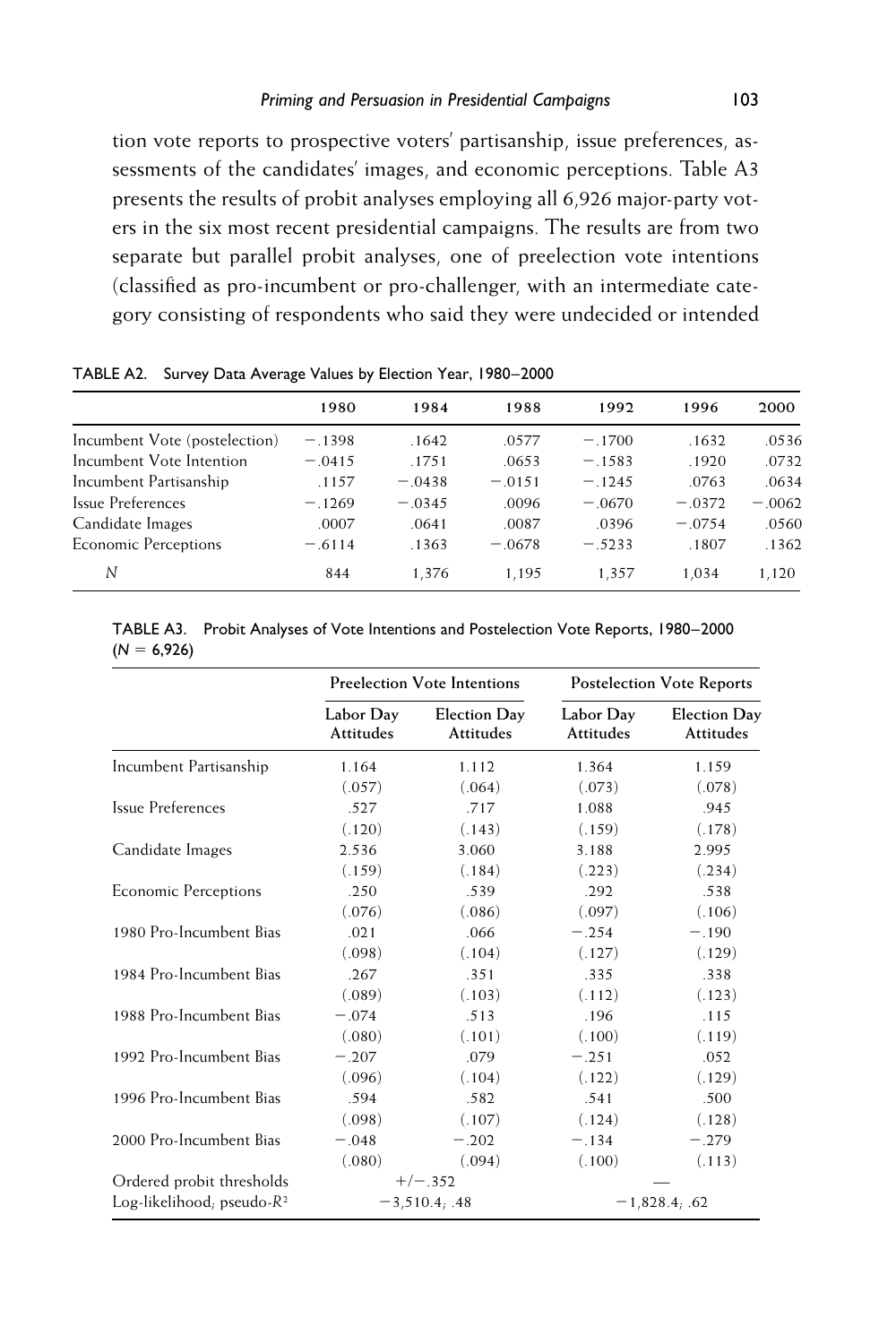not to vote or to vote for a minor-party candidate) and the other of postelection vote reports (classified as pro-incumbent or pro-challenger, with nonvoters and minor-party voters excluded from the analysis). The explanatory variables in each case consist of relevant attitudes and perceptions plus an indicator variable for each election year. To allow for the possibility of campaign-related changes in the weights attached to each of these variables, I estimated separate coefficients representing the weight attached to each variable on Labor Day and on Election Day.<sup>15</sup>

The parameter estimates presented in table A3 are the basis for my analysis of priming in table 1. The campaign-specific analyses of priming in tables 2 and 3 are based on the results of separate parallel probit analyses for each election year. Those results appear in tables A4 through A9.

## *Vote Intentions and Votes*

The analysis of priming reported in the body of this essay is based upon a comparison of the preelection vote intentions and postelection vote reports of respondents interviewed near the beginning of the fall campaign. But that comparison is only sensible if differences between vote intentions and postelection vote reports reflect the impact of the intervening campaign rather than peculiarities in one or the other of these dependent variables. The possibility of systematic discrepancies between vote intentions and postelection vote reports is not to be taken lightly, since there are potentially significant differences both in the social contexts of these two dis-

|                               |                        | <b>Preelection Vote Intentions</b> | <b>Postelection Vote Reports</b> |                                  |  |
|-------------------------------|------------------------|------------------------------------|----------------------------------|----------------------------------|--|
|                               | Labor Day<br>Attitudes | <b>Election Day</b><br>Attitudes   | Labor Day<br>Attitudes           | <b>Election Day</b><br>Attitudes |  |
| Incumbent Partisanship        | 1.064                  | .778                               | 1.159                            | 1.039                            |  |
|                               | (.163)                 | (.160)                             | (.216)                           | (.209)                           |  |
| Issue Preferences             | .358                   | $-.119$                            | .997                             | 1.147                            |  |
|                               | (.330)                 | (.358)                             | (.436)                           | (.462)                           |  |
| Candidate Images              | 2.893                  | 3.696                              | 3.203                            | 2.988                            |  |
|                               | (.421)                 | (.487)                             | (.565)                           | (.604)                           |  |
| <b>Economic Perceptions</b>   | .188                   | .772                               | .521                             | .492                             |  |
|                               | (.235)                 | (.244)                             | (.299)                           | (.308)                           |  |
| Pro-Incumbent Bias            | $-.020$                | .173                               | $-.069$                          | $-.155$                          |  |
|                               | (.186)                 | (.186)                             | (.236)                           | (.233)                           |  |
| Ordered probit thresholds     | $+/- .464$             |                                    |                                  |                                  |  |
| Log-likelihood, pseudo- $R^2$ |                        | $-505.7; .42$                      |                                  | $-263.3; .54$                    |  |

TABLE A4. Probit Analyses of Vote Intentions and Postelection Vote Reports, 1980  $(N = 844)$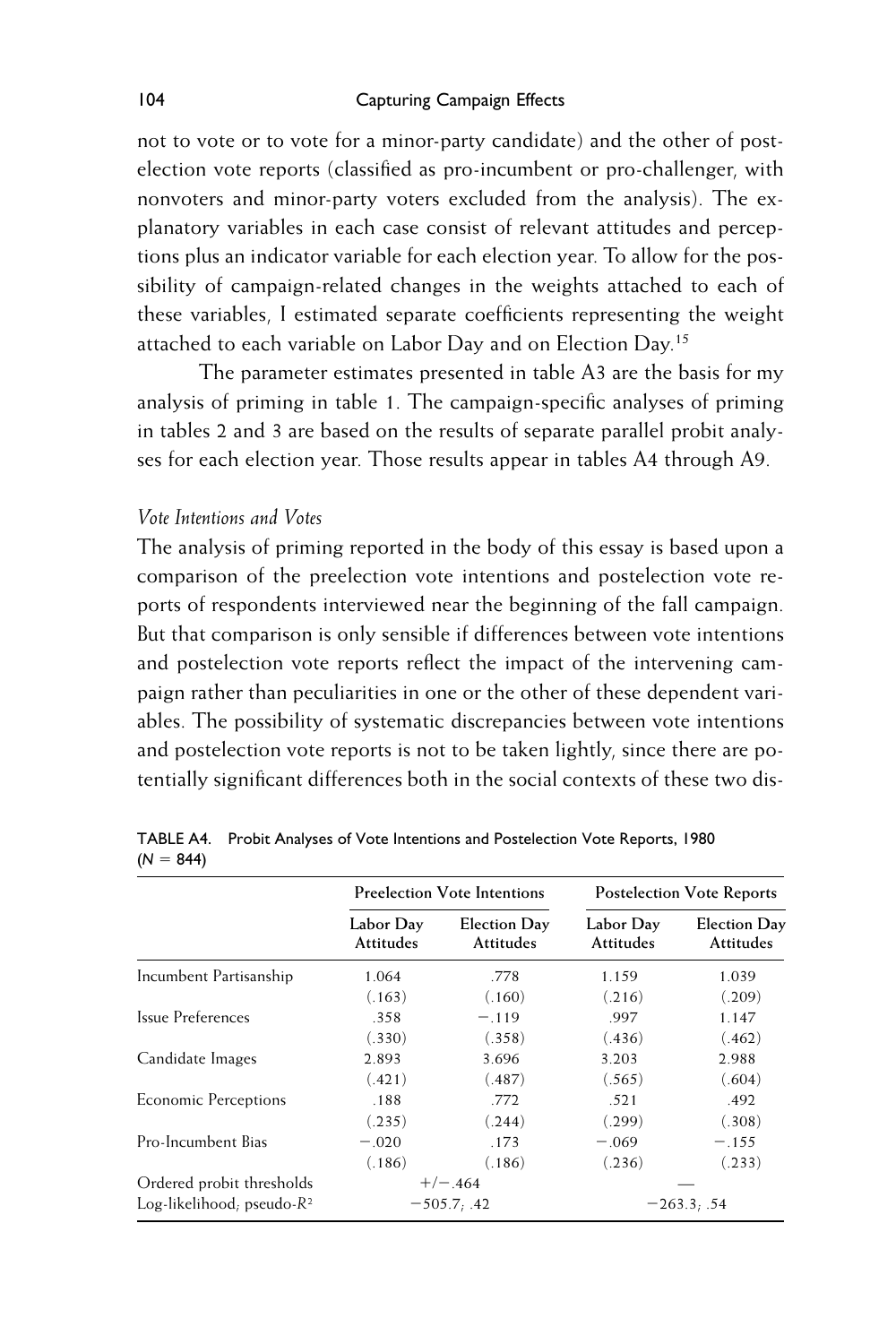tinct responses and in the response options. (More than 10 percent of the major-party voters in my analysis said in their preelection interview that they were undecided or would not vote for president or would vote for a minor-party candidate.)

Fortunately, any systematic discrepancies of this sort should be evident in a comparison of the vote intentions and postelection vote reports of respondents interviewed close to Election Day, since for those respondents there is little or no intervening campaign to produce genuine shifts

|                               | <b>Preelection Vote Intentions</b> |                                  | <b>Postelection Vote Reports</b> |                                  |
|-------------------------------|------------------------------------|----------------------------------|----------------------------------|----------------------------------|
|                               | Labor Day<br>Attitudes             | <b>Election Day</b><br>Attitudes | Labor Day<br>Attitudes           | <b>Election Day</b><br>Attitudes |
| Incumbent Partisanship        | .932                               | 1.136                            | 1.240                            | .967                             |
|                               | (.139)                             | (.161)                           | (.174)                           | (.187)                           |
| Issue Preferences             | .854                               | .515                             | .759                             | .603                             |
|                               | (.291)                             | (.349)                           | (.372)                           | (.412)                           |
| Candidate Images              | 2.661                              | 3.225                            | 3.550                            | 2.715                            |
|                               | (.399)                             | (.482)                           | (.560)                           | (.563)                           |
| <b>Economic Perceptions</b>   | .320                               | .669                             | .347                             | .898                             |
|                               | (.172)                             | (.213)                           | (.213)                           | (.250)                           |
| Pro-Incumbent Bias            | .239                               | .314                             | .268                             | .238                             |
|                               | (.093)                             | (.108)                           | (.116)                           | (.123)                           |
| Ordered probit thresholds     | $+/- .311$                         |                                  |                                  |                                  |
| Log-likelihood, pseudo- $R^2$ | $-681.5, .47$                      |                                  | $-382.8, .59$                    |                                  |

TABLE A5. Probit Analyses of Vote Intentions and Postelection Vote Reports, 1984  $(N = 1,376)$ 

TABLE A6. Probit Analyses of Vote Intentions and Postelection Vote Reports, 1988  $(N = 1,195)$ 

|                               | <b>Preelection Vote Intentions</b> |                                  | <b>Postelection Vote Reports</b> |                                  |
|-------------------------------|------------------------------------|----------------------------------|----------------------------------|----------------------------------|
|                               | Labor Day<br><b>Attitudes</b>      | <b>Election Day</b><br>Attitudes | Labor Day<br>Attitudes           | <b>Election Day</b><br>Attitudes |
| Incumbent Partisanship        | 1.078                              | 1.363                            | 1.235                            | 1.161                            |
|                               | (.133)                             | (.170)                           | (.163)                           | (.190)                           |
| Issue Preferences             | $-.150$                            | 1.618                            | 1.354                            | .940                             |
|                               | (.251)                             | (.358)                           | (.350)                           | (.432)                           |
| Candidate Images              | 2.748                              | 3.770                            | 3.838                            | 3.724                            |
|                               | (.491)                             | (.592)                           | (.685)                           | (.735)                           |
| <b>Economic Perceptions</b>   | .033                               | .486                             | .258                             | .343                             |
|                               | (.201)                             | (.237)                           | (.253)                           | (.278)                           |
| Pro-Incumbent Bias            | $-.082$                            | .569                             | .194                             | .075                             |
|                               | (.083)                             | (.113)                           | (.101)                           | (.122)                           |
| Ordered probit thresholds     | $+/- .306$                         |                                  |                                  |                                  |
| Log-likelihood, pseudo- $R^2$ | $-621.9; .46$                      |                                  | $-336.1; .59$                    |                                  |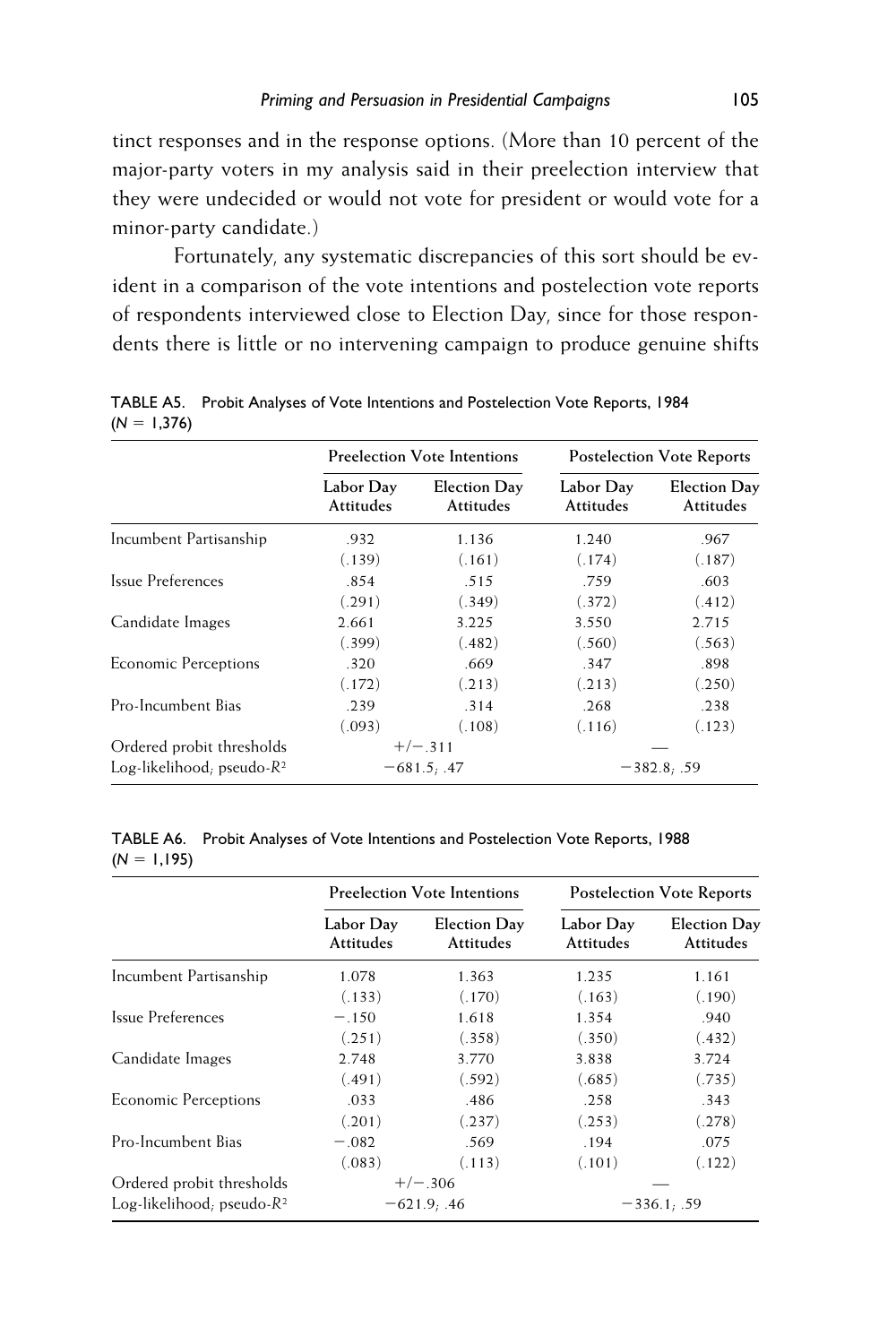in the weights they attach to specific electoral considerations. Such a comparison is provided in table A10. The first row of the table presents the estimated effects of partisanship, issue preferences, candidate images, and economic perceptions on the vote intentions of NES respondents interviewed near the end of each campaign, reproduced from the second column of table A3. The second row of the table presents the corresponding estimates for postelection vote reports, reproduced from the fourth column of table A3. The third row of the table presents the differences between

|                               | <b>Preelection Vote Intentions</b> |                                  | <b>Postelection Vote Reports</b> |                                  |
|-------------------------------|------------------------------------|----------------------------------|----------------------------------|----------------------------------|
|                               | Labor Day<br>Attitudes             | <b>Election Day</b><br>Attitudes | Labor Day<br>Attitudes           | <b>Election Day</b><br>Attitudes |
| Incumbent Partisanship        | .981                               | 1.185                            | 1.297                            | 1.303                            |
|                               | (.129)                             | (.140)                           | (.166)                           | (.179)                           |
| Issue Preferences             | 1.258                              | .591                             | 1.403                            | .850                             |
|                               | (.270)                             | (.303)                           | (.349)                           | (.407)                           |
| Candidate Images              | 2.860                              | 2.701                            | 2.953                            | 3.324                            |
|                               | (.373)                             | (.396)                           | (.495)                           | (.546)                           |
| <b>Economic Perceptions</b>   | .372                               | .499                             | .326                             | .511                             |
|                               | (.180)                             | (.191)                           | (.234)                           | (.248)                           |
| Pro-Incumbent Bias            | $-.173$                            | .081                             | $-.217$                          | .023                             |
|                               | (.131)                             | (.137)                           | (.166)                           | (.176)                           |
| Ordered probit thresholds     | $+/- .385$                         |                                  |                                  |                                  |
| Log-likelihood, pseudo- $R^2$ | $-666.9; .49$                      |                                  | $-326.8; .65$                    |                                  |

TABLE A7. Probit Analyses of Vote Intentions and Postelection Vote Reports, 1992  $(N = 1,357)$ 

TABLE A8. Probit Analyses of Vote Intentions and Postelection Vote Reports, 1996  $(N = 1,034)$ 

|                               | <b>Preelection Vote Intentions</b> |                                  | <b>Postelection Vote Reports</b> |                                         |
|-------------------------------|------------------------------------|----------------------------------|----------------------------------|-----------------------------------------|
|                               | Labor Day<br><b>Attitudes</b>      | <b>Election Day</b><br>Attitudes | Labor Day<br>Attitudes           | <b>Election Day</b><br><b>Attitudes</b> |
| Incumbent Partisanship        | 1.504                              | 1.028                            | 1.308                            | 1.140                                   |
|                               | (.182)                             | (.199)                           | (.215)                           | (.225)                                  |
| Issue Preferences             | .474                               | 1.086                            | 1.429                            | .998                                    |
|                               | (.388)                             | (.409)                           | (.536)                           | (.503)                                  |
| Candidate Images              | 1.771                              | 4.269                            | 3.250                            | 3.999                                   |
|                               | (.432)                             | (.544)                           | (.691)                           | (.710)                                  |
| <b>Economic Perceptions</b>   | .223                               | .942                             | .570                             | .542                                    |
|                               | (.251)                             | (.292)                           | (.321)                           | (.353)                                  |
| Pro-Incumbent Bias            | .509                               | .700                             | .523                             | .600                                    |
|                               | (.129)                             | (.146)                           | (.156)                           | (.164)                                  |
| Ordered probit thresholds     |                                    | $+/-$ .319                       |                                  |                                         |
| Log-likelihood; pseudo- $R^2$ | $-388.9; .58$                      |                                  | $-208.1; .70$                    |                                         |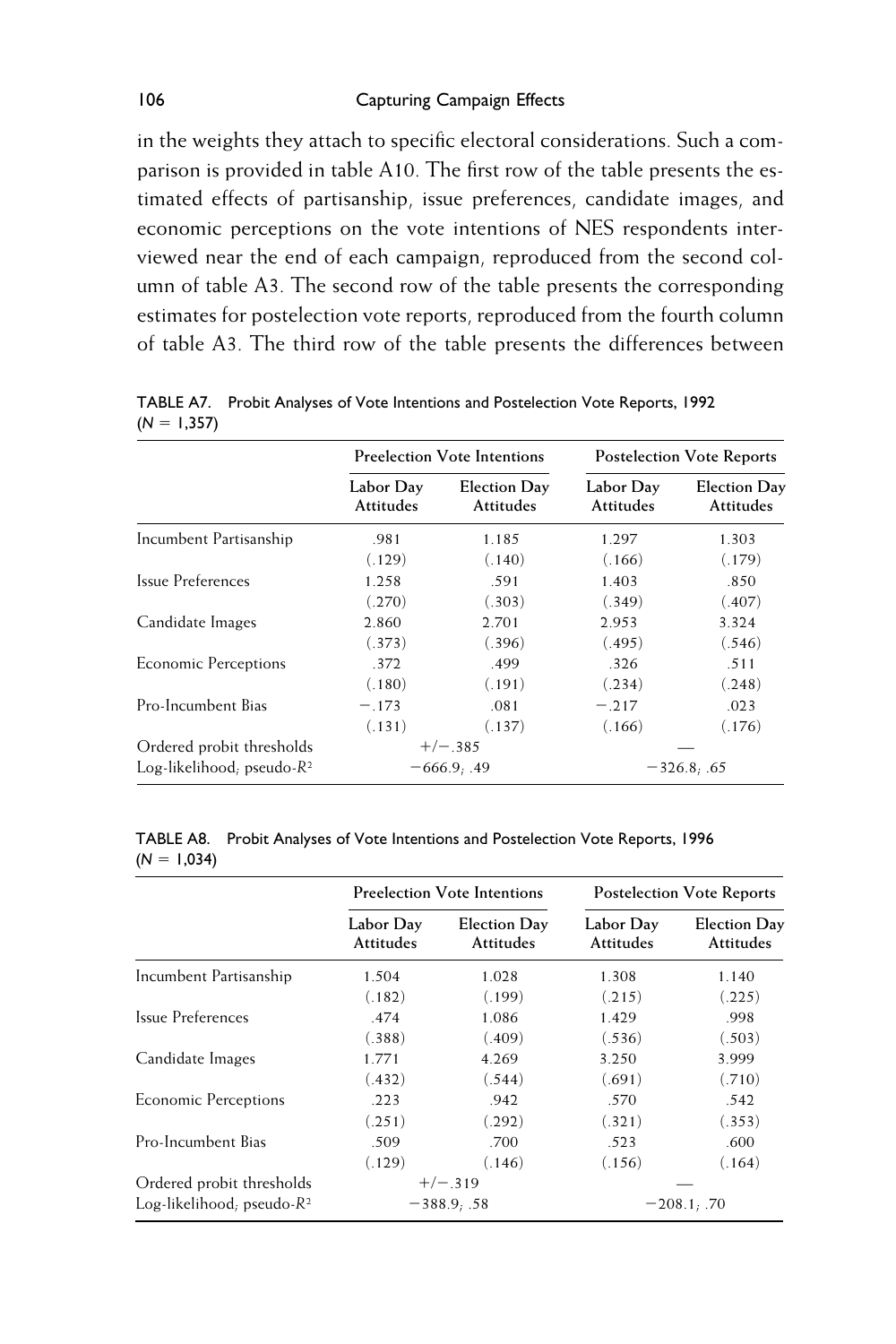the preelection and postelection estimates, while the fourth row presents these differences in percentage terms. The structure of table A10 is thus exactly parallel to the structure of table 1, but with the "Labor Day" parameter estimates from table A3 replaced by the corresponding "Election Day" parameter estimates.

The comparisons presented in table A10 provide rather little evidence of systematic discrepancies between the bases of preelection vote intentions and postelection vote reports. For respondents interviewed close enough to Election Day that we can discount the possibility of genuine, campaign-related shifts in the bases of choice from preelection to postelection, partisanship, candidate images, and economic perceptions all had

|                               | <b>Preelection Vote Intentions</b> |                                  | <b>Postelection Vote Reports</b> |                                  |
|-------------------------------|------------------------------------|----------------------------------|----------------------------------|----------------------------------|
|                               | Labor Day<br>Attitudes             | <b>Election Day</b><br>Attitudes | Labor Day<br>Attitudes           | <b>Election Day</b><br>Attitudes |
| Incumbent Partisanship        | 1.465                              | 1.309                            | 1.918                            | 1.416                            |
|                               | (.134)                             | (.151)                           | (.191)                           | (.193)                           |
| Issue Preferences             | .573                               | .678                             | .458                             | 1.241                            |
|                               | (.329)                             | (.411)                           | (.426)                           | (.508)                           |
| Candidate Images              | 2.069                              | 2.159                            | 2.979                            | 1.945                            |
|                               | (.331)                             | (.370)                           | (.488)                           | (.486)                           |
| <b>Economic Perceptions</b>   | .329                               | .194                             | $-.078$                          | .410                             |
|                               | (.151)                             | (.169)                           | (.201)                           | (.209)                           |
| Pro-Incumbent Bias            | $-.053$                            | $-.123$                          | $-.083$                          | $-.251$                          |
|                               | (.090)                             | (.101)                           | (.115)                           | (.122)                           |
| Ordered probit thresholds     | $+/- .348$                         |                                  |                                  |                                  |
| Log-likelihood, pseudo- $R^2$ | $-559.1; .48$                      |                                  | $-274.2, .65$                    |                                  |

TABLE A9. Probit Analyses of Vote Intentions and Postelection Vote Reports, 2000  $(N = 1,120)$ 

|                         | TABLE A10. Determinants of Vote Intentions and Postelection Vote Reports for |
|-------------------------|------------------------------------------------------------------------------|
| Election-Day Interviews |                                                                              |

|                                       | Incumbent<br>Partisanship | <b>Issue</b><br>Preferences | Candidate<br>Images | Economic<br>Perceptions |
|---------------------------------------|---------------------------|-----------------------------|---------------------|-------------------------|
| Effect on preelection vote intentions | 1.112                     | .717                        | 3.060               | .539                    |
|                                       | (.064)                    | (.143)                      | (.184)              | (.086)                  |
| Effect on postelection vote reports   | 1.159                     | .945                        | 2.995               | .538                    |
|                                       | (.078)                    | (.178)                      | (.234)              | (.106)                  |
| Difference                            | .047                      | .228                        | $-.066$             | $-.001$                 |
|                                       | (.101)                    | (.228)                      | (.298)              | (.136)                  |
| Change $(\% )$                        | $+4$                      | $+32$                       | $-2$                | $-0$                    |

*Note:* Parameter estimates from probit analyses of preelection vote intentions and postelection vote reports reproduced from the second and fourth columns, respectively, of table A3. Standard errors in parentheses.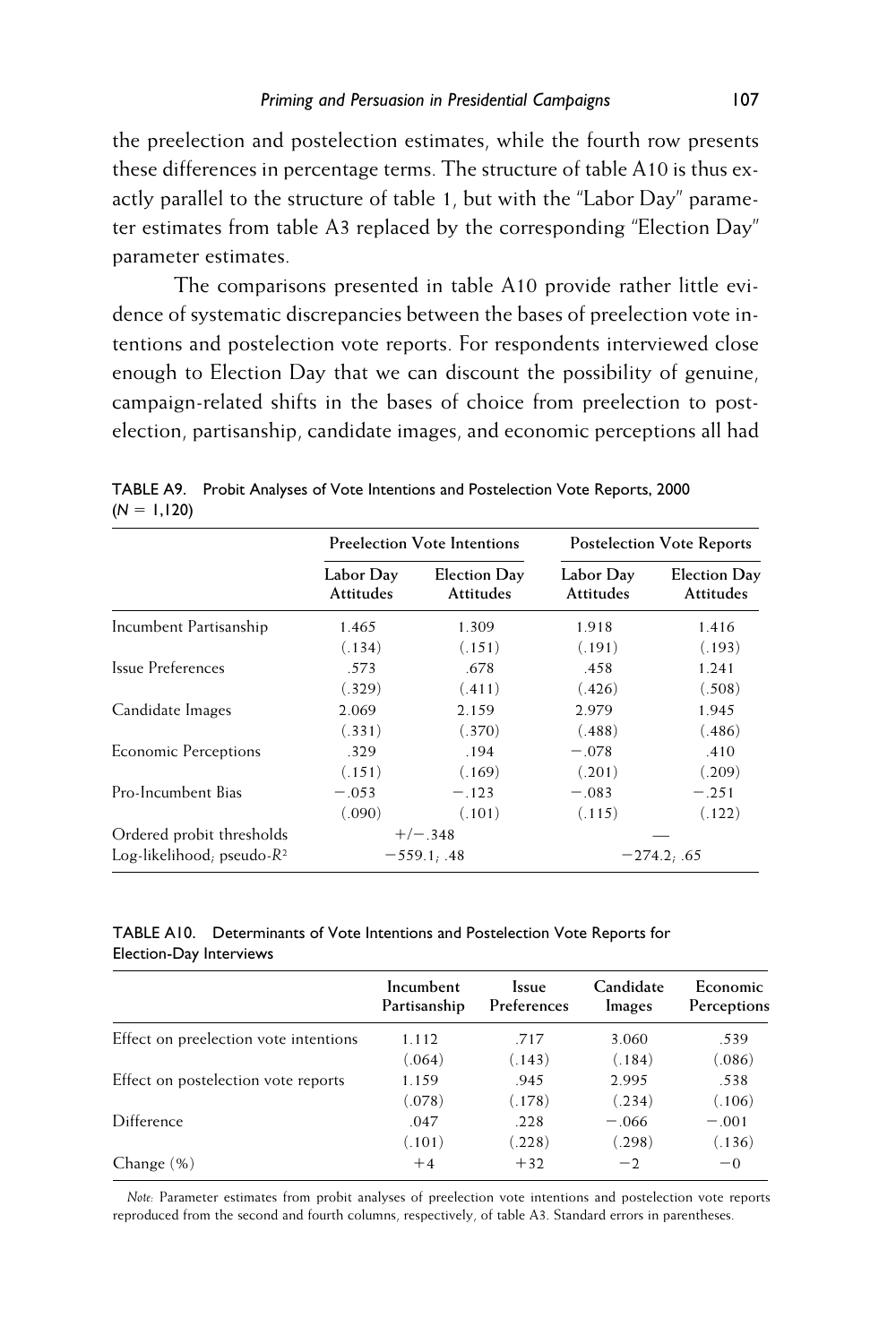virtually identical effects on preelection vote intentions and postelection vote reports. Issue preferences seem to have received about one-third more weight in postelection vote reports than in preelection vote intentions; but even this difference is much smaller than the corresponding difference in table 1 for respondents interviewed close to Labor Day, and it is far from being statistically significant by conventional standards. Thus, it does not seem imprudent to interpret the differences in the apparent bases of Labor Day vote intentions and postelection vote reports in tables 1 and 2 as reflecting genuine priming rather than some merely artifactual difference between vote intentions and actual votes.

#### **NOTES**

This essay is a significantly revised and updated version of a paper originally presented at the conference "Capturing Campaign Effects" in Vancouver in 1997 and subsequently presented in seminars at the University of California, Los Angeles, and Columbia University. I am grateful to participants on those occasions for helpful comments and especially to Stanley Kelley, Lynn Vavreck, and John Zaller for detailed reactions and advice. I also thank Gabriel Lenz, whose ongoing dissertation research has greatly clarified my thinking about priming. The Woodrow Wilson School of Public and International Affairs at Princeton University, the John Simon Guggenheim Memorial Foundation, and the Pew Charitable Trusts provided generous financial support for the work reported here. The data were collected by the American National Election Studies project at the Center for Political Studies, University of Michigan; funded by the National Science Foundation; and made available through the Inter-university Consortium for Political and Social Research.

1. A notable exception is Sanders's (1996) analysis of the 1984 and 1988 campaigns, which utilizes some of the same survey data I employ here but focuses on a different set of potential campaign effects.

2. The most ambitious systematic survey focusing on statewide elections, the NES 1988-90-92 Senate Study, only interviewed respondents after Election Day. Kahn and Kenney's (1999) comparative analysis of U.S. Senate campaigns made extensive use of the resulting data but obviously sheds little light on the phenomena of priming and persuasion as I have defined them here. All of the congressional election-related items in regular NES surveys conducted before 1996 were also carried only in postelection surveys.

3. I do not consider directly whether campaigning produced changes in respondents' perceptions of the candidates' issue stands but assume that the political significance of such changes would be reflected either in prospective voters' own issue preferences or in the weight they attached to those preferences in arriving at vote choices.

4. I make no use of more general candidate evaluations reBected in thermome-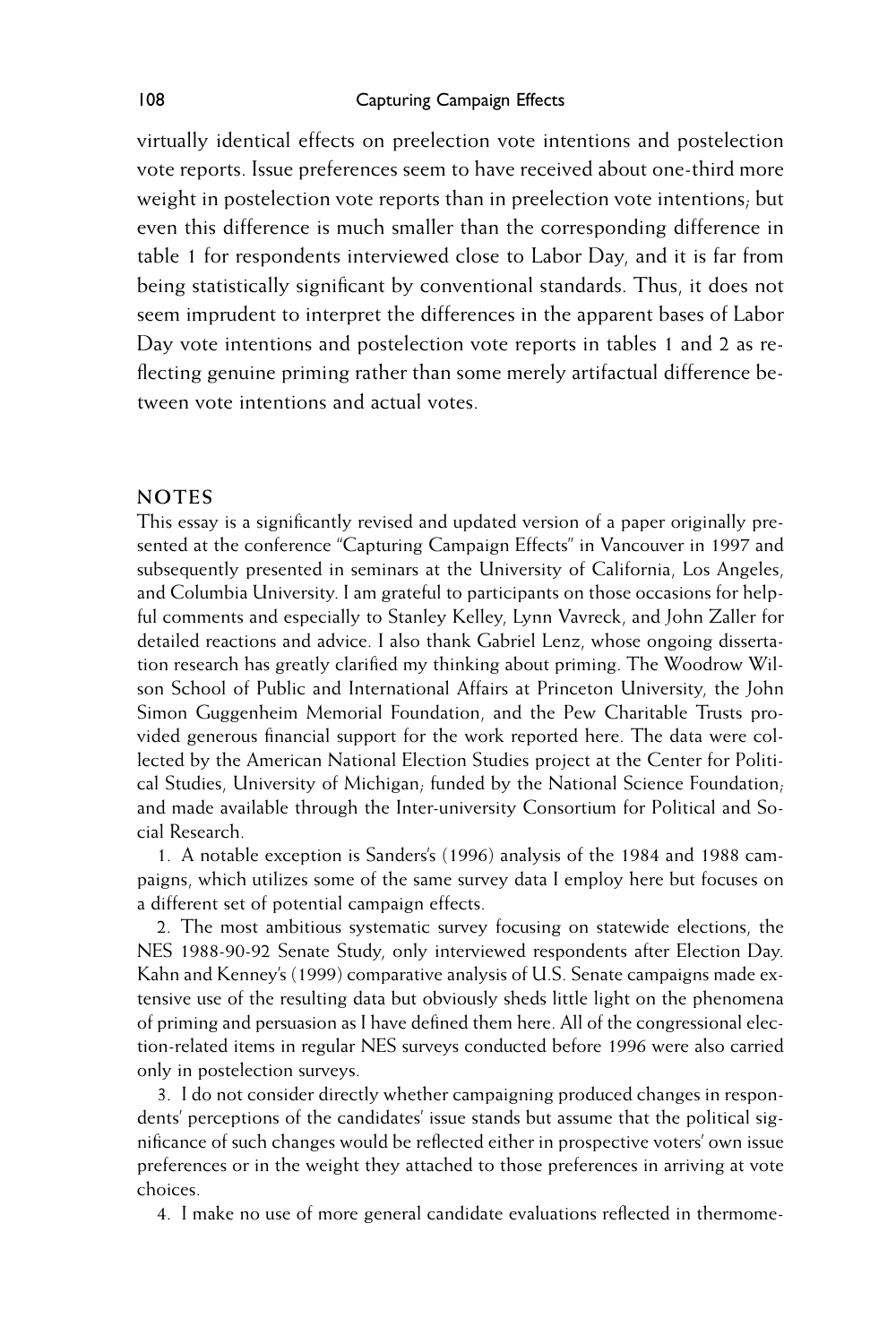ter ratings or open-ended "likes" and "dislikes," because these seem too proximate to vote intentions to add much to the analysis.

5. A test of whether they are, in fact, identical is reported in table A10 in the appendix. That table compares the parameter estimates relating preelection vote intentions and postelection vote reports, respectively, to partisanship, issue preferences, candidate images, and economic perceptions for respondents first interviewed at the end of each fall campaign. Only one of the estimated weights for postelection vote reports differs by more than a few percent from the corresponding weight for preelection vote intentions, and that difference is not statistically significant (with a  $t$ -statistic of  $1.0$ ).

6. In effect, each respondent's preelection vote intention and postelection vote report are modeled as weighted averages of "Labor Day" and "Election Day" effects, with the weights depending upon when the respondent was interviewed. So, for example, respondents interviewed in early October, halfway through the fall campaign, are assigned approximately half the Labor Day effect plus half the Election Day effect for each explanatory variable. Respondents interviewed in late September are assigned approximately three-quarters of the Labor Day effect plus onequarter of the Election Day effect, while respondents interviewed in late October would be assigned approximately one-quarter of the Labor Day effect plus threequarters of the Election Day effect and so on.

7. With the 1988 campaign excluded from the analysis, the parameter estimates for the effect of Labor Day issue preferences on Labor Day vote intentions and postelection vote reports are .714 (with a standard error of .138) and .994 (with a standard error of .179), respectively.

8. With the 2000 campaign excluded from the analysis, the parameter estimates for the effect of Labor Day economic perceptions on Labor Day vote intentions and postelection vote reports are .212 (with a standard error of .089) and .402 (with a standard error of .113), respectively.

9. The aggregate-level evidence comes from a regression of eventual incumbent vote margins in eleven presidential elections (1948–88) on preconvention polls and election-year income changes. Each 1 percent change in real income produced a corresponding change of 2.7 percentage points (with a standard error of 1.0 percentage points) in the incumbent party's vote margin on Election Day, over and above the incumbent's margin in the last preconvention Gallup poll. Adding relative campaign spending to the regression increased the estimated impact of income growth slightly, to 3.2 percentage points (with a standard error of .6).

10. The probit parameter estimate in table A9 representing the impact of Labor Day economic perceptions on postelection vote reports is  $-.078$ . The corresponding parameter estimate for the Ave previous elections is .402. Simulating the probability of a Gore vote for each major-party voter in the 2000 NES sample (with adjustments to remove the effects of post–Labor Day changes in average values of partisanship, issue preferences, candidate images, and economic perceptions) produces average probabilities of .5399 using the former value and .5484 using the latter value. Since the Democratic advantage in economic perceptions also declined substantially over the course of the fall campaign, the difference of .85 percentage points actually overstates how many votes Gore would have gained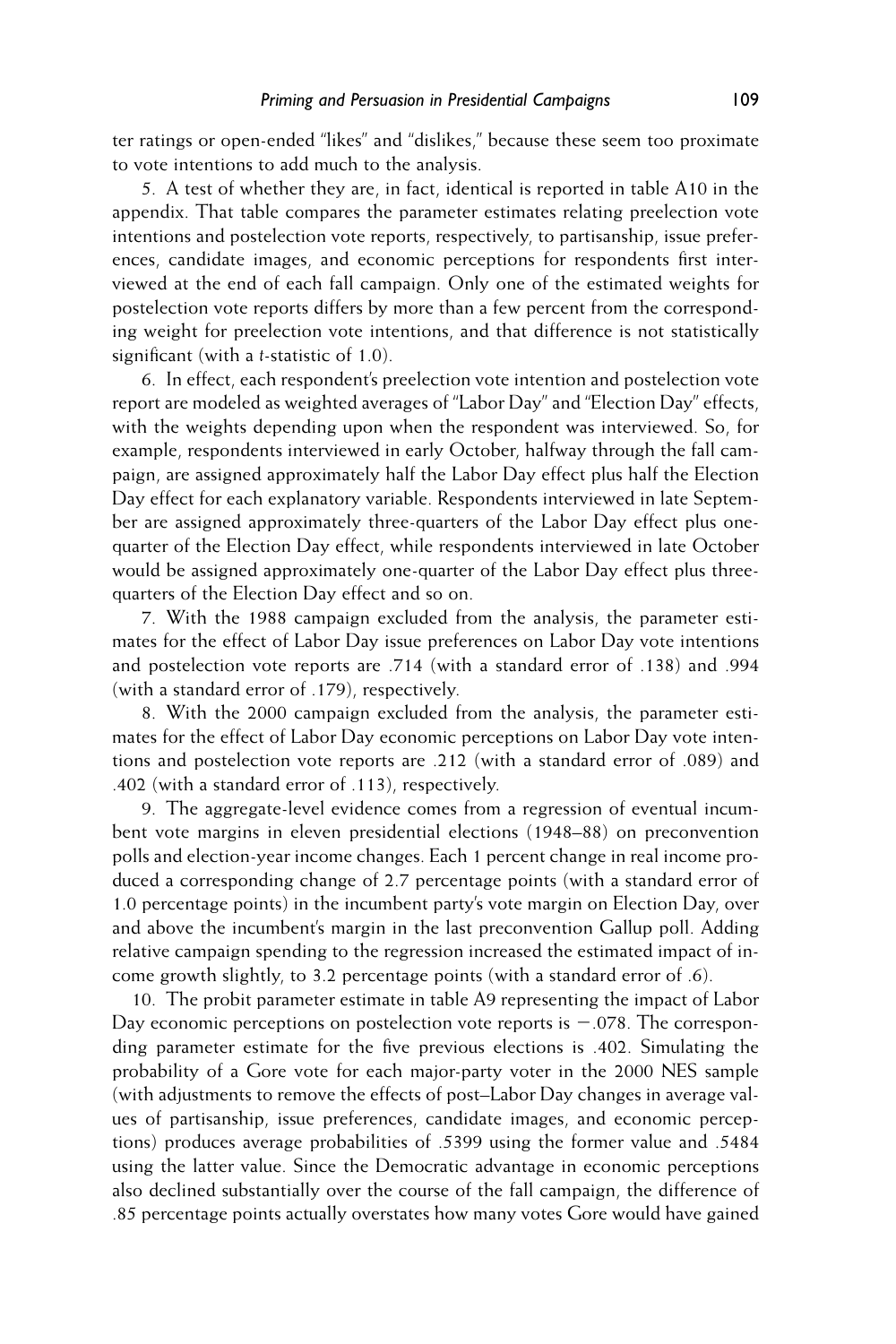on Election Day if economic perceptions had had the same effect in 2000 as in other recent election years.

11. This calculation is based on a regression analysis relating the strength of partisanship (measured by the absolute value of the  $-1$  to  $+1$  party identification variable) to the date of each respondent's preelection interview plus indicator variables for each election year. The average strength of partisanship declined from .674 on Labor Day to .663 on Election Day; the difference of  $-.011$  has a standard error of .013. Similar regression analyses for each campaign separately produced differences of  $-.050$  (with a standard error of .031) in 1996,  $+.043$  (.036) in 1980, and  $-.036$  (.030) in 2000.

12. These calculations are based on parameter estimates for incumbent partisanship and an interaction between partisanship and the date of each respondent's preelection interview in the regression analyses reported in tables 4, 5, and 6.

13. For an interesting analysis of the power of typical election surveys to detect campaign effects, see Zaller 2002. For a description (including data and codebooks) of a recent much larger than typical election survey, the 2000 National Annenberg Election Survey, see Romer et al. 2004.

14. The "inspiring" questions were not included in the 2000 survey; thus, the "Candidate Images" variable for 2000 is constructed from the "knowledgeable" and "moral" ratings only.

15. The separate "Labor Day" and "Election Day" estimates are derived from interaction terms reflecting the date of each respondent's preelection interview. The NES surveys include a variable indicating how many days before the election each respondent was interviewed. I recoded that variable to create a date-of-interview variable ranging from 1 at the beginning of the fall campaign to 0 on Election Day. I then reversed the coding to create a second date-of-interview variable ranging from 0 at the beginning of the fall campaign to 1 on Election Day. The parameter estimates in the "Labor Day" columns of table A3 are based on interactions between the relevant explanatory variables and the first date-of-interview variable, while those in the "Election Day" columns are based on interactions between the relevant explanatory variables and the second date-of-interview variable. In effect, each respondent's vote intention and postelection vote report are represented as weighted averages of these "Labor Day" and "Election Day" parameter estimates, with the weights depending on when the respondent was interviewed. Conversely, the "Labor Day" and "Election Day" estimates for each explanatory variable are both based on the full set of survey respondents, but with early respondents weighted relatively heavily in the "Labor Day" estimate and less heavily in the "Election Day" estimate and late respondents weighted relatively heavily in the "Election Day" estimate and less heavily in the "Labor Day" estimate.

#### **REFERENCES**

- Alvarez, R. Michael, and Charles H. Franklin. 1994. "Uncertainty and Political Perceptions." *Journal of Politics* 56:671–88.
- Bartels, Larry M. 1986. "Issue Voting under Uncertainty: An Empirical Test." *American Journal of Political Science* 30:709–28.
	- ———. 1988. *Presidential Primaries and the Dynamics of Public Choice.* Princeton: Princeton University Press.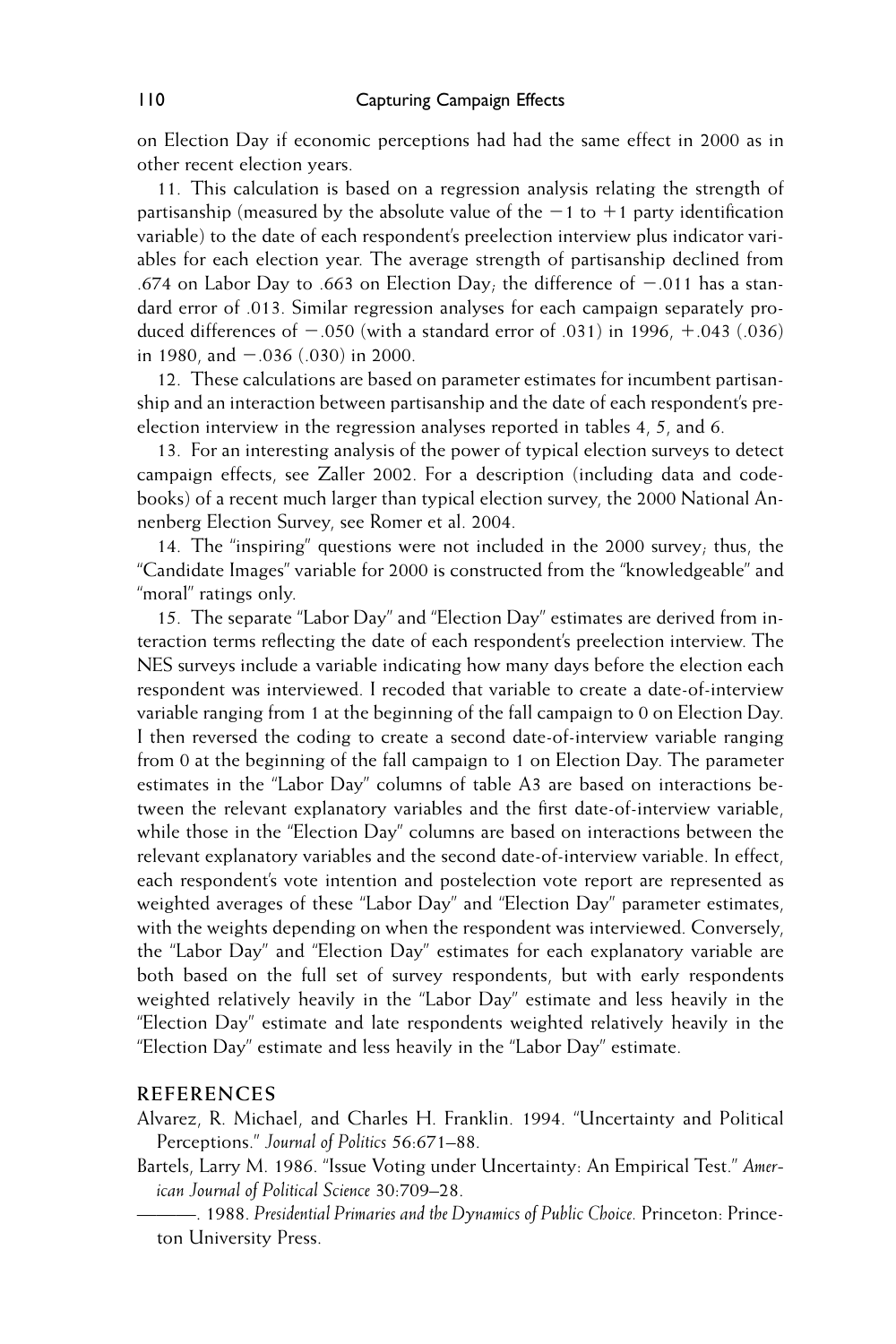———. 1992. "The Impact of Electioneering in the United States." In *Electioneering: A Comparative Study of Continuity and Change,* ed. David Butler and Austin Ranney. Oxford: Clarendon Press.

- ———. 1993. "Messages Received: The Political Impact of Media Exposure." *American Political Science Review* 87:267–85.
- ———. 1997. "Econometrics and Elections." *Journal of Economic Perspectives* 11: 195–96.
- ———. 1998. "Electoral Continuity and Change, 1868–1996." *Electoral Studies* 17: 301–26.
- ———. 2002. "Beyond the Running Tally: Partisan Bias in Political Perceptions." *Political Behavior* 24:117–50.
- Beck, Nathaniel. 1994. "We Should Be Modest: Forecasting the 1992 Presidential Election." *Political Methodologist* 5:19–24.
- Berelson, Bernard R., Paul F. Lazarsfeld, and William N. McPhee. 1954. *Voting: A Study of Opinion Formation in a Presidential Campaign.* Chicago: University of Chicago Press.
- Campbell, Angus, Philip E. Converse, Warren E. Miller, and Donald E. Stokes. 1960. *The American Voter.* New York: Wiley.
- Campbell, James E. 2001. "The Referendum That Didn't Happen: The Forecasts of the 2000 Presidential Election." *PS: Political Science and Politics* 34:33–38.
- Conover, Pamela Johnston, and Stanley Feldman. 1989. "Candidate Perception in an Ambiguous World: Campaigns, Cues, and Inference Processes." *American Journal of Political Science* 33:912–40.
- Finkel, Steven E. 1993. "Reexamining the 'Minimal Effects' Model in Recent Presidential Campaigns." *Journal of Politics* 55:1–21.
- Finkel, Steven E., and Peter R. Schrott. 1995. "Campaign Effects on Voter Choice in the German Election of 1990." *British Journal of Political Science* 25:821–49.
- Fiorina, Morris, Samuel Abrams, and Jeremy Pope. 2002. "The 2000 U.S. Presidential Election: Can Retrospective Voting Be Saved?" *British Journal of Political Science* 33:163–87.
- Franklin, Charles H. 1991. "Eschewing Obfuscation? Campaigns and the Perceptions of U.S. Senate Incumbents." *American Political Science Review* 85:1193–213.
- Gelman, Andrew, and Gary King. 1993. "Why Are American Presidential Election Campaign Polls So Variable When Votes Are So Predictable?" *British Journal of Political Science* 23:409–51.
- Germond, Jack W., and Jules Witcover. 1985. *Wake Us When It's Over: Presidential Politics of 1984.* New York: Macmillan.
- Germond, Jack W., and Jules Witcover. 1989. *Whose Broad Stripes and Bright Stars? The Trivial Pursuit of the Presidency 1988.* New York: Warner Books.
- Holbrook, Thomas M. 1994. "Campaigns, National Conditions, and U.S. Presidential Elections." *American Journal of Political Science* 38:973–98.

———. 1996. *Do Campaigns Matter?* Beverly Hills: Sage.

- Iyengar, Shanto, and Donald R. Kinder. 1987. *News That Matters: Television and American Opinion.* Chicago: University of Chicago Press.
- Johnston, Richard, André Blais, Henry E. Brady, and Jean Crête. 1992. *Letting the People Decide: Dynamics of a Canadian Election.* Montreal: McGill-Queen's University Press.